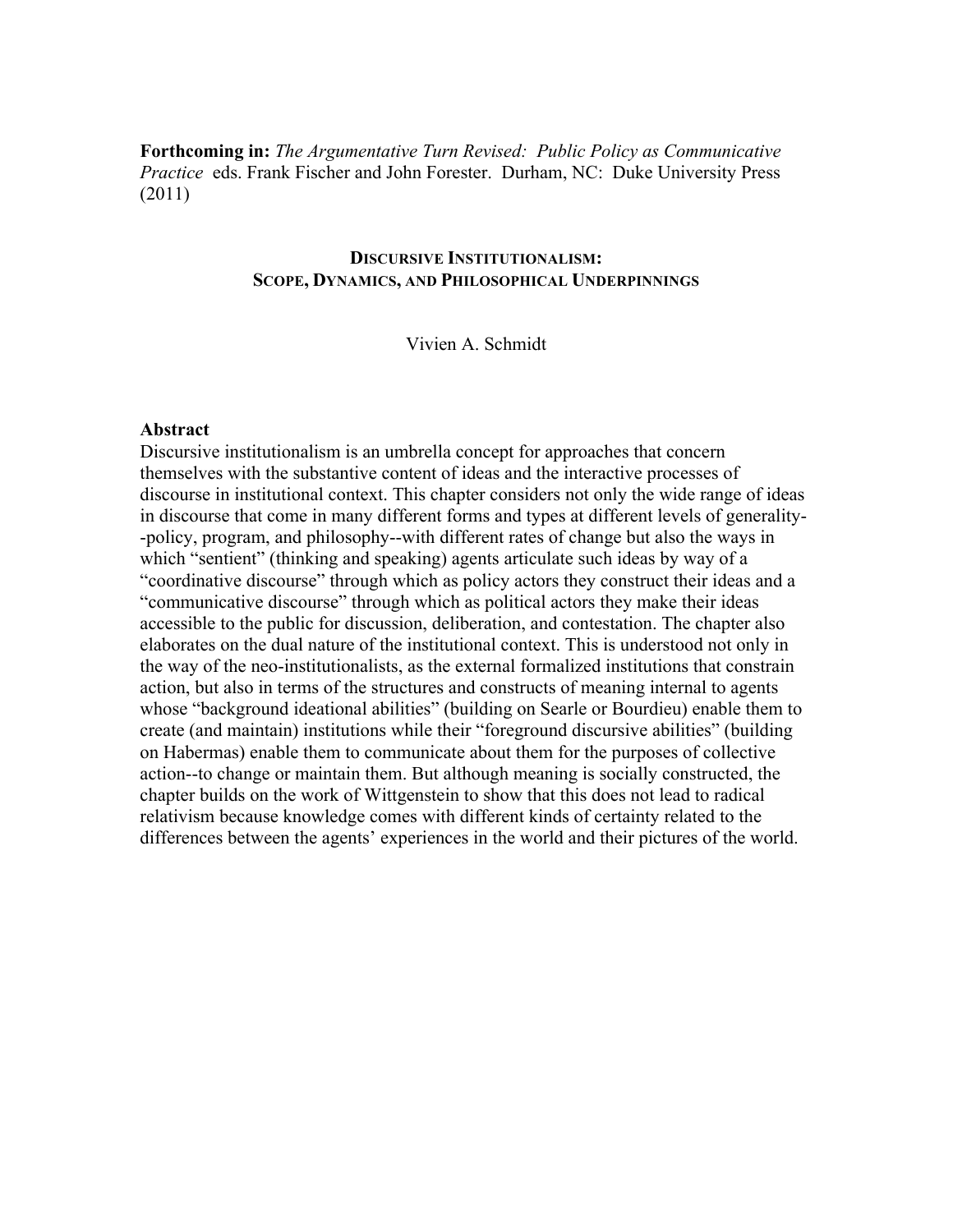# **DISCURSIVE INSTITUTIONALISM: SCOPE, DYNAMICS, AND PHILOSOPHICAL UNDERPINNINGS**

"Discursive institutionalism" is the term I use to cover the wide range of approaches in the social sciences that take ideas and discourse seriously. It has its origins in my desire to give a name to the very rich and diverse set of ways of explaining political and social reality which have been increasingly pushed to the margins in political science, in particular in the United States, by the growing domination of three older "new institutionalisms"--rational choice, historical, and sociological.<sup>1</sup> By adding a fourth new institutionalism to the other three, I seek to call attention to the significance of approaches that theorize not only about the substantive content of ideas--as in the "ideational turn" (Blyth 1997) or "ideational constructivism" (Hay 2006)--but also discourse and argumentation. And with discourse, I mean not just its theorization as the representation or embodiment of ideas--as in discourse analysis (following, say, Foucault 2000, Bourdieu 1990, or Laclau and Mouffe 1985)--but also as the interactive processes by and through which ideas are generated in discourse coalitions and discursive policy communities more generally (e.g., Hajer 1993; Sabatier 1993; Haas 1992) and communicated to the public (e.g., Habermas 1989; Mutz, Sniderman, and Brody 1996; Zaller 1992; Dryzek 2000; Wodak 2009). The institutionalism in the name, moreover, underlines the importance of considering both ideas and discourse in institutional context at the same time that it draws a line between this framework for analysis and those of the other neoinstitutionalisms.

Briefly defined, discursive institutionalism is an analytic framework concerned with the substantive content of ideas and the interactive processes of discourse and policy argumentation in institutional context. The ideas it elucidates may be developed through cognitive or normative arguments, come at different levels of generality, including policy, programs, and philosophy, and in different forms, such as narratives, frames, frames of reference, discursive fields of ideas, argumentative practices, storytelling, and collective memories, and change at different rates, either incrementally or in revolutionary shifts. The discursive interactions may involve policy actors in discourse coalitions, epistemic communities and advocacy coalitions engaged in a "coordinative" discourse of policy construction and/or political actors and the public engaged in a "communicative" discourse of deliberation, contestation, and legitimization of the policies (see Schmidt 2002a ch. 5, 2006 ch. 5, 2008, 2010a). The directional arrows of

i

 $1$  Rational choice institutionalism focuses on rational actors who pursue their preferences following a "logic of calculation" within political institutions, defined as structures of incentives. Historical institutionalism details the development of political institutions, described as regularized patterns and routinized practices subject to a "logic of path-dependence." Sociological institutionalism concentrates on social agents who act according to a "logic of appropriateness" within political institutions, defined as socially constituted and culturally framed rules and norms. See Schmidt 2010a.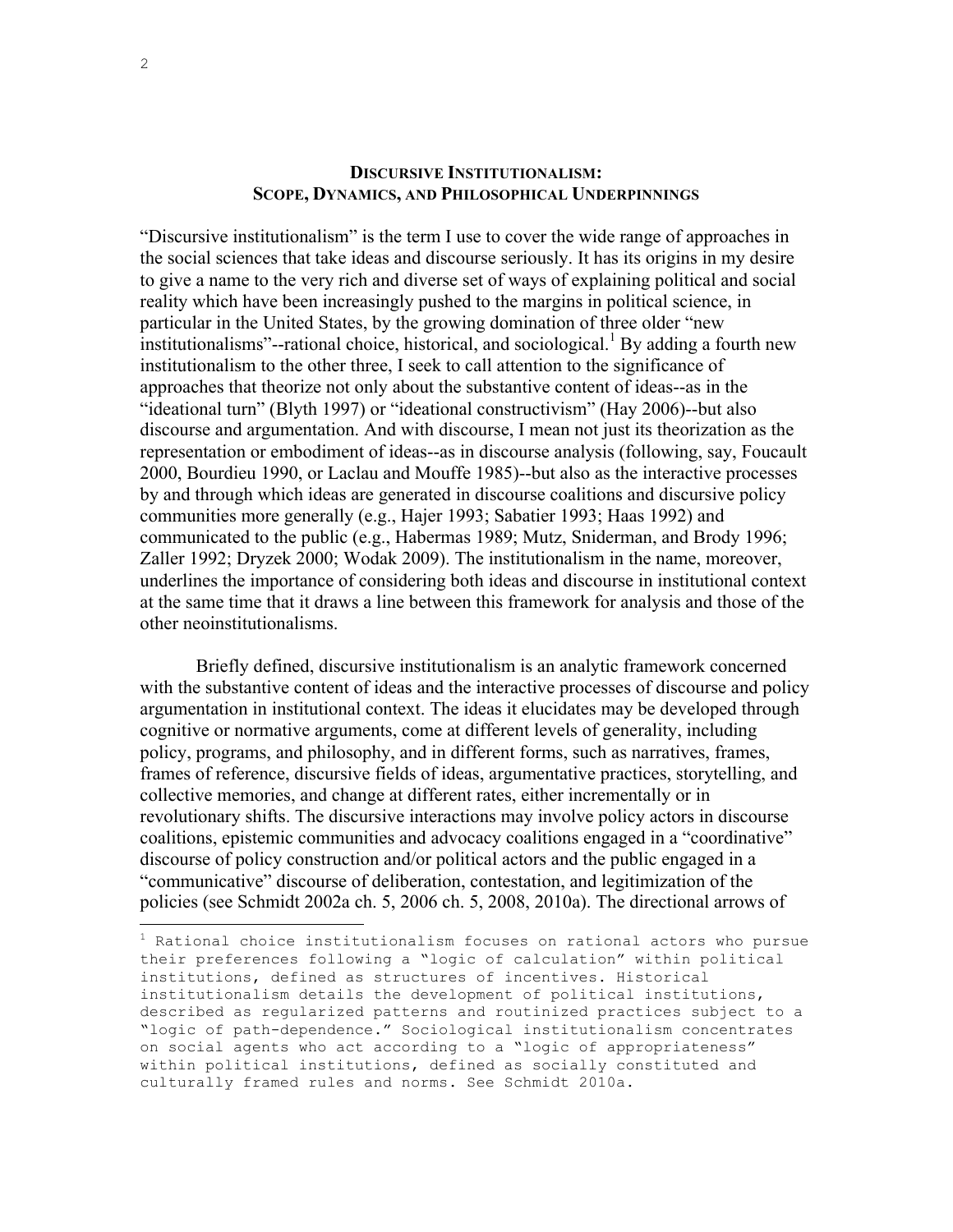these discursive interactions may come not only from the top down through the influence of the ideas of supranational or national elites but also from the bottom up through the ideas and discourse of local, national, and/or international "civil society," social movement activists, or ordinary people.

The institutional context, moreover, can be understood in two ways--first, in terms of the meaning context in which agents' discursive interactions proceed following nationally situated logics of communication; second, in terms of the formalized as well as informal institutions that inform their ideas, arguments, and discursive interactions (Schmidt 2008, 2010a). The institutions in the first sense of institutional context are above all dynamic, as structures and constructs of meaning internal to agents whose "background ideational abilities" enable them to create (and maintain) institutions while their "foreground discursive abilities" enable them to communicate critically about them and to change (or maintain) them. This kind of social construction of institutions skirts problems of relativism, moreover, because it recognizes differences in kinds of knowledge and certainty between agents' experiences in the world and their pictures of the world.

Institutions in the second sense are the formal (or informal) ones that are generally the objects of explanation of the three older neoinstitutionalisms, as rationalist incentive structures, historical rules, or cultural frames that serve as external constraints to agents' action. In discursive institutionalism, these kinds of institutions may be treated either as unproblematic background information, for example, to help elucidate why "simple" polities tend to have stronger communicative discourses and compound polities stronger coordinative ones. Or they may themselves be the objects of inquiry, in particular for those discursive institutionalists who emerge from and/or engage with any one of the older institutionalisms and are intent on showing the limits to explanations in terms of interest-based logics, historical path-dependencies, or cultural framing. Agents' ideas, discourse, and actions in any institutional context, however, must also be seen as responses to the material (and not so material) realities which affect them--including material events and pressures, the unintended consequences of their own actions, the actions of others, the ideas and discourse that seek to make sense of any such actions, as well as the structural frameworks of power and position.

My purpose in developing what is essentially an umbrella concept for all such approaches to ideas and discourse is not simply definitional. It is also constitutive, in that it seeks to identify a discursive sphere within which practitioners of these varied approaches can discuss, deliberate, argue, and contest one another's ideas about ideas and discourse from epistemological, ontological, and methodological vantage-points. And it is empirically oriented, in that in bringing together this wide range of interpretive approaches, it seeks to do a better job of theorizing the explanation of change (and continuity) in policy, politics and institutions than the older three neo-institutionalisms.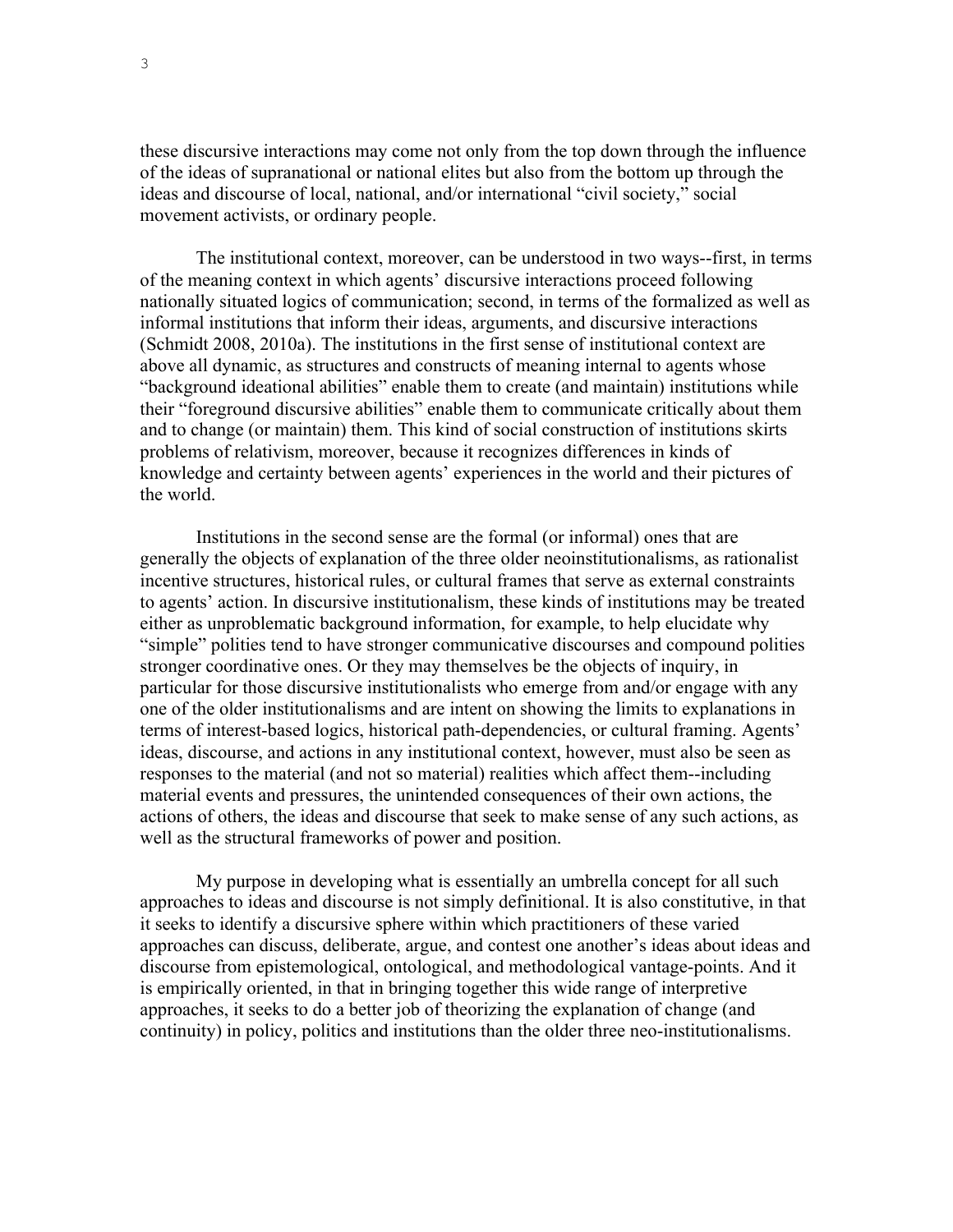In what follows, I seek to build a systematic account of the range of ways in which discursive institutionalists deal with ideas, arguments and discursive interactions in institutional context. To do so, we begin with ideas as the substantive content of discourse that comes in different forms, types, levels, and timing of change. Next, we consider the generators of ideas and discourse, that is, the "sentient" (thinking and speaking) agents who construct, articulate, communicate, argue, and contest ideas and arguments through discourse, with special attention to the philosophical questions regarding how such agents are constituted, how they constitute institutions, and what degree of knowledge and certainty about reality is possible given our definitions of agents and institutions. We then explore the dynamics of discourse in terms of the interactive processes of policy coordination and political communication, considering in detail the kinds of discursive policy communities through which ideas are generated and the political actors by and forums in which they are communicated and argued**.** We end with the institutional contexts within which all discursive interaction takes place.

### **THE CONTENT OF IDEAS AND DISCOURSE**

Discursive institutionalists tend to divide between those who concentrate on ideas and those who privilege discourse. The difference is primarily one of emphasis. Scholars concerned with ideas tend to focus on the substantive content of discourse while leaving the interactive processes of discourse implicit. Scholars who prefer discourse themselves divide into those who also emphasize its substantive content as the representation or embodiment of ideas and those who are more concerned with the discursive interactions through which actors generate, argue about, and communicate ideas in given institutional contexts (to be considered later). Among the scholars concerned most with the substantive content of ideas and discourse, differences abound with regard to the forms of ideas they identify, of which there are a vast array (see, e.g., Goodin and Tilly 006, part 4). Such ideas may be cast as strategic weapons in the battle for "hegemonic" control (Muller 1995; see also Blyth 2002); "frames" that provide guideposts for knowledge, analysis, persuasion, and action through "frame-reflective discourse" (Rein and Schön 1994); narratives or discourses that shape understandings of events (e.g., Roe l994); "frames of reference" that orient entire policy sectors (Jobert 1989; Muller 1995); "storytelling" to clarify practical rationality (Forester 1993); "collective memories" that frame action (Rothstein 2005); discursive "practices" or fields of ideas that define the range of imaginable action (Bourdieu 1994; Torfing 1999; Howarth, Norval, and Stavrakakis 2000); "argumentative practices" at the center of the policy process (Fischer and Forester 1993); or the results of "discursive struggles" that set the criteria for social classification, establish problem definitions, frame problems, define ideas and create shared meaning on which people act (Stone 1988).

Scholars differ also with regard to the types of ideas and arguments they investigate. The comparative politics and political economic literature tends to be more concerned with cognitive ideas that provide guidelines for political action and serve to justify programs through arguments focused on their interest-based logics and necessity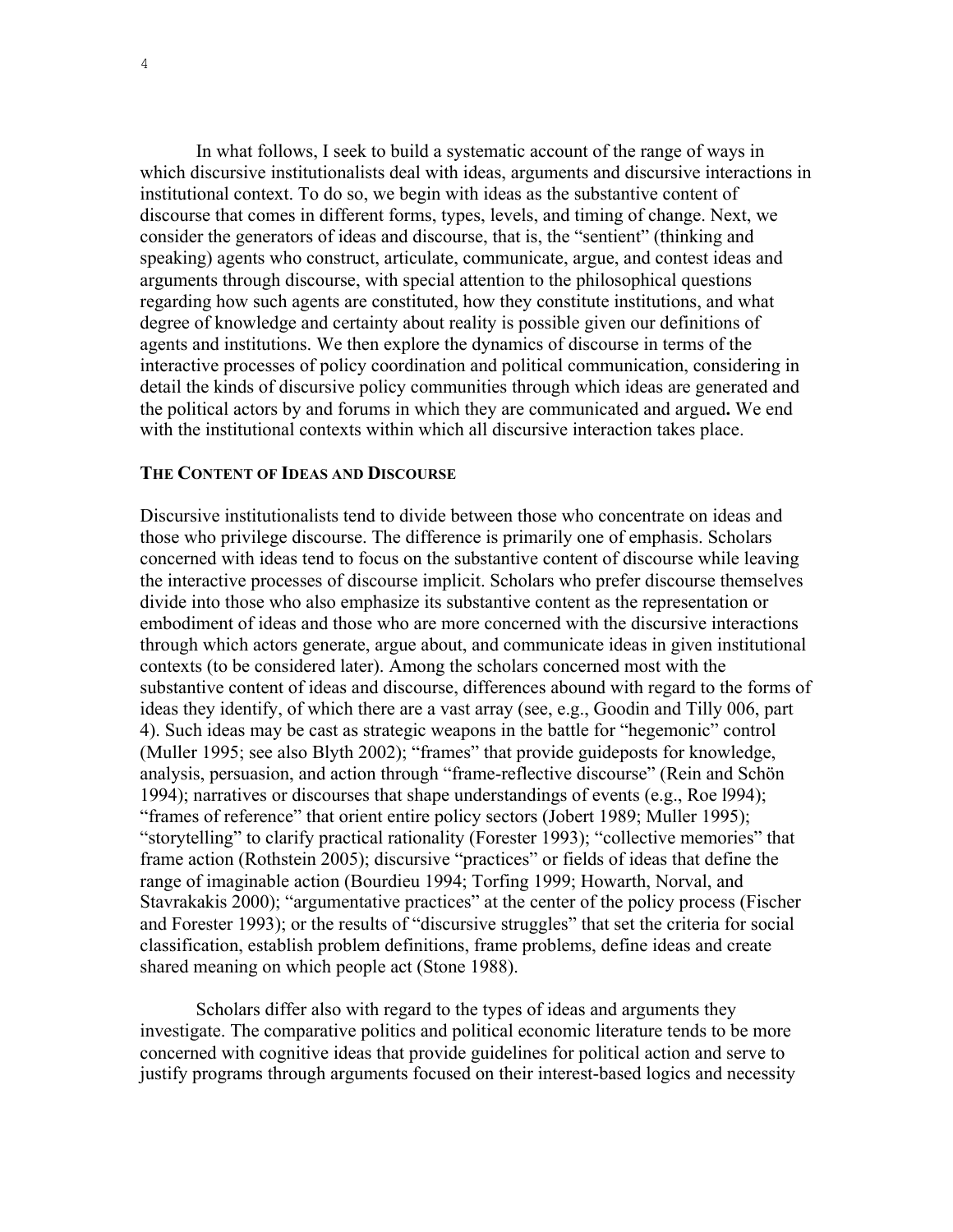5

(see Hall 1993; Muller 1995; Schmidt 2002a, 2008) than on normative ideas that attach values to political action and serve to legitimize the policies in a program through arguments based on their appropriateness, often with regard to underlying public philosophies (see March and Olsen 1989; Schmidt 2000, 2002a:213-17). By contrast, in international relations the focus is more on norms, defined as ideas about appropriate standards of behavior or desirable actions shared by members of a social entity (Finnemore 1996), and on the mechanisms by which ideas take hold and are diffused, such as learning, diffusion, transmission, and mimesis (Dobbin, Simmons and Garrett, 2007).

With regard to the timing of change in ideas, whether fast or slow, incremental or abrupt, differences among scholars have much to do with the level of ideas they consider (see Schmidt 2008, 2010c). Policy analysts have long tended to portray ideas and the arguments in which they are advanced as changing most rapidly, in particular when windows of opportunity open in the face of events, and as old policies no longer solve the problems or fit the politics for which they were designed (Kingdon 1984). But what remains unclear is whether events drive change in policy ideas or whether ideas open windows, creating new opportunities for policy change. Scholars who focus instead on policy programs mostly portray them as the objects of "great transformations" in periods of uncertainty (Blyth 2002) or as "paradigms"--often building on Kuhn's (1970) approach in the philosophy of science. These are characterized as having a single overarching set of ideas for which a "paradigm-shift" produces revolutionary, and incommensurable, change (e.g., Jobert 1989; Hall 1993; Schmidt 2002a ch. 5, 2010b). Here, the problem is that although the concept of paradigm-shift serves nicely as a metaphor for radical ideational change, it offers little guidance as to how, when, or even why a shift takes place, and rules out the coexistence of rival paradigms or the possibility that paradigm change can occur even without a clear idea behind it, say, as the result of layering new policies onto the old in a given policy program (see Schmidt 2010c). Finally, philosophical ideas are generally portrayed as most long lasting, and less based in the policy sphere than in the political sphere, where the ideas and arguments tend to be broad concepts tied to normative values and moral principles (Weir 1992:169), ideologies (Berman 1998:21), or "global frames of reference" (Muller 1995). Here, the danger is to assume that they never change at all, rather than to look to the ways in which public philosophies may be created and recreated over time, which is often the focus of more historically minded political scientists (e.g., Berman 1998) or historians (e.g., Hunt 1984; Nora 1989).

As for scholarly analyses of change in ideas over time, most political scientists go directly to empirical studies, both quantitative as well as qualitative. Among qualitative studies, process-tracing methods are the most prevalent. These show how ideas and arguments are tied to action by serving as guides to public actors for what to do as well as sources of justification and legitimation for what such actors do (see Berman 1998; Blyth 2002). In addition to tracing empirically the ideas central to the processes of transformation, such processes can also serve to demonstrate the causal influence of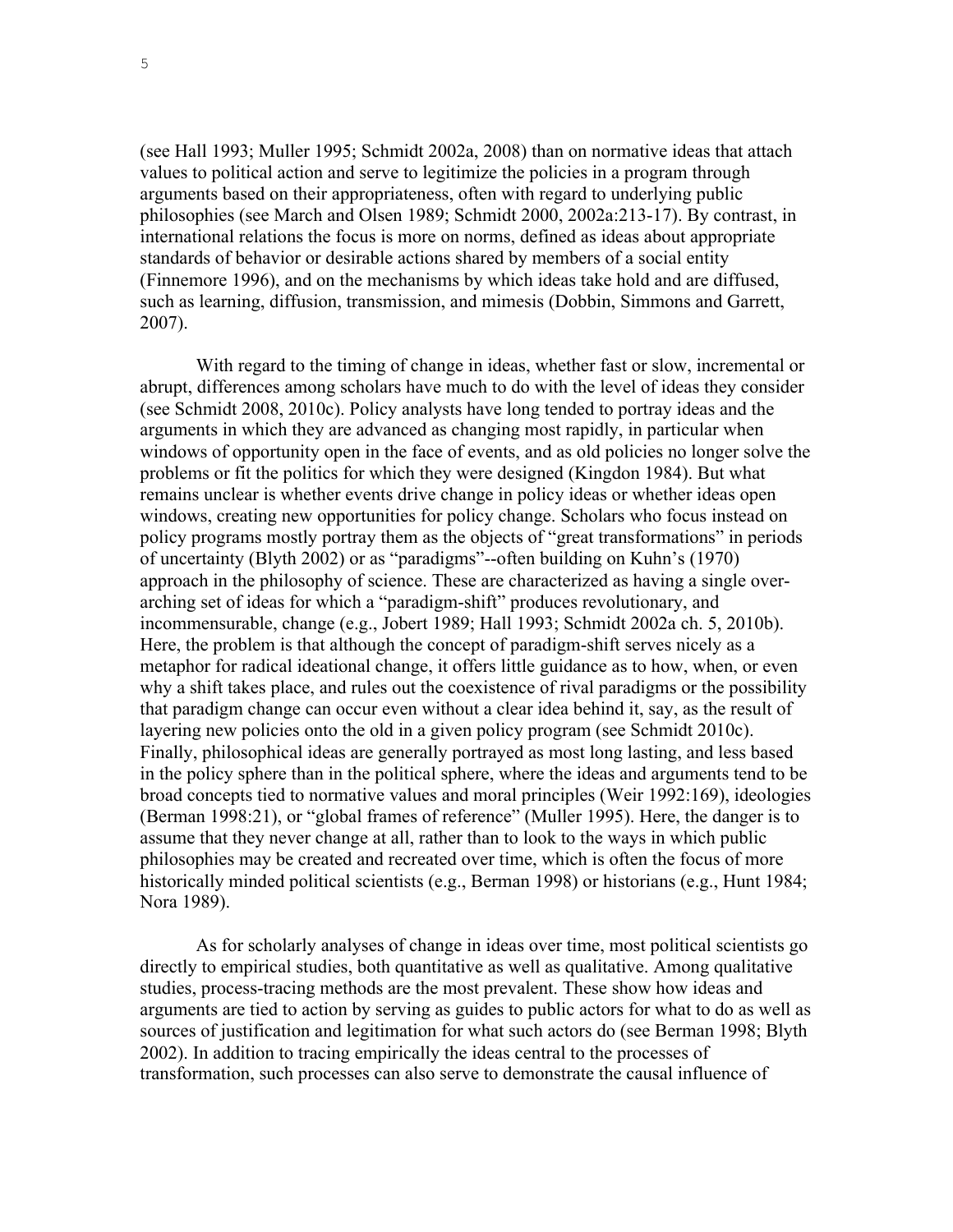ideas. This could involve providing matched pairs of cases in which everything is controlled for except the discourse, as in demonstrating the success of neoliberal discourse in economic reform (Schmidt 2002b) or in elucidating the ways in which ideas trap or capture agents, whether through rhetorical traps (Schimmelpfenig 2001) or previous diplomatic agreements that agents find themselves bound to follow, like it or not (Parsons 2003).

Another approach that takes us deeper into the theorization of the content of ideational change--this time from public administration--is provided by Bevir and Rhodes (2003), whose theory of meaning focuses on the incremental changes around a "web of beliefs" that over time constitute political traditions. These political traditions are (re)created through individuals' narratives, arguments, and storylines about how what they are doing fits with the tradition even as they alter it.

For in-depth philosophical theorizing about how the content of the ideas themselves change, however, one generally needs to turn to more post-modernist or poststructuralist approaches to policy change following discourse analyses that build on the work of Bourdieu, Foucault, and Laclau and Mouffe. These theoretical concepts--once translated from the sometimes difficult to access and internally referential language--can provide great value to the analysis of the content of ideas and how they change (and continue) over time. And here, no need to buy into their specific ontological and epistemological views in order to benefit from their theorizations of how ideational concepts change through discourse (Schmidt 2010a, 2010b). For example, discourse analyses that build on Michel Foucault can offer insights into how to investigate the archaeology of what was acceptable in a given discursive formation over time, from one period's *episteme* to the next, through examination of networks of rules establishing what is meaningful at any given time (see Pedersen forthcoming). Conversely, discourse analyses built on Laclau and Mouffe (1985) can point to different ways in which concepts may be employed, such as "nodal points" from which all other ideas take their meanings in an ideological system, for example, how communism in Central and Eastern Europe served to distinguish between "real" (communist) democracy and "bourgeois" democracy (Howarth, Norval, and Stavrakakis 2000).

### **SENTIENT AGENTS AND DISCURSIVE PRACTICES**

Ideas, naturally, do not "float freely" (Risse-Kappen 1994). They need to be carried by agents. But even where agents are treated as carriers of ideas, the connection between ideas and collective action remains unclear. The missing link is discourse not as representation but as interaction, and the ways in which ideas conveyed through discursive argumentation lead to action. But discourse also cannot be considered on its own, since it requires agents who articulate and communicate their ideas through discourse in exchanges that may involve discussion, deliberation, negotiation, and contestation. These agents can be defined as sentient (thinking and speaking) beings who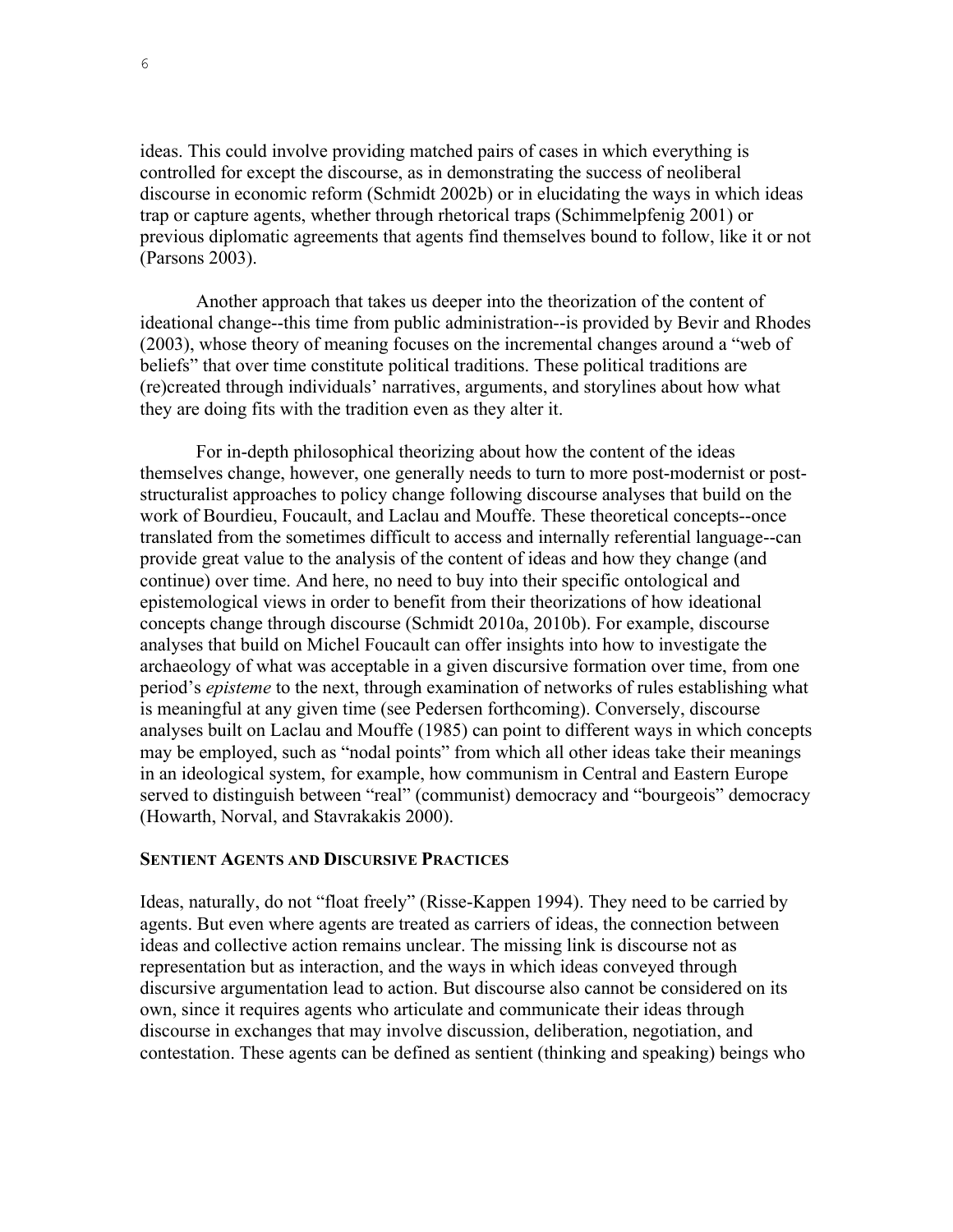generate and deliberate about ideas through discursive interactions that lead to collective action.

Focusing on sentient agents is important, because it emphasizes the fact that "who is speaking to whom about what where and why," or the interactive practices of discourse, makes a difference. Importantly, it is not just that agents are thinking beings who have ideas and arguments but that they are also speaking beings who share their ideas through discursive interactions that can lead to collective action. What makes agents sentient is that they are possessed not only of what I call their "background ideational abilities," which underpin their ability to make sense of as well as act within a given meaning context, that is, in terms of the ideational rules or rationality of that setting. It is that they also have "foreground discursive abilities" that enable them to communicate, argue, and deliberate about taking action collectively to change their institutions (see Schmidt 2008:314-16). This means that institutions are socially constructed. What ensures that we don't end up in complete relativism as a result of agents' background and foreground abilities to (re)construct their institutional structures has to do with the fact that there are differences in kinds of knowledge--on a continuum from more universal to more culturally bound--and certainty--on a continuum from more certain because based on agents' experiences in the world to less so because based in agents' pictures of the world (Schmidt 2008:318-19).

# *Agency through Background Ideational Abilities and Foreground Discursive Abilities*

It is useful to elaborate on this briefly in ontological terms, not only to deepen our consideration of the ways in which sentient agents constitute and/or are constituted by institutions in the world, but also as a way to bridge divides between analytic and continental philosophies.<sup>2</sup> Most scholars who take ideas and discourse seriously intuitively assume that agents acting within institutions are simultaneously structure and construct (agency), but they rarely articulate this, in particular those whose work is largely empirical. The exceptions are scholars influenced by the work of continental philosophers and macrosociologists such as Pierre Bourdieu (1994), Michel Foucault (2000), Jürgen Habermas (1989), and Anthony Giddens (1984). But there are also clues in the work of a philosopher in the analytic tradition, John Searle, to which I turn mainly to show that one need not only go to continental philosophy to gain similar kinds of insights on the construction of social reality.

Searle (1995) defines "institutional facts" as those things that exist only by way of collective agreements about what stands for an institution--such as property, money, marriage, governments, human rights, and cocktail parties. Although such facts are consciously created by sentient agents through words and action, once they are constituted people lose sight of this not only because they are born into them but also because they use them as part of a whole hierarchy of institutional facts, in which they may be conscious of this or that institution but not of the whole architecture. Moreover,

i

 $2$  The following discussion expands on Schmidt 2008.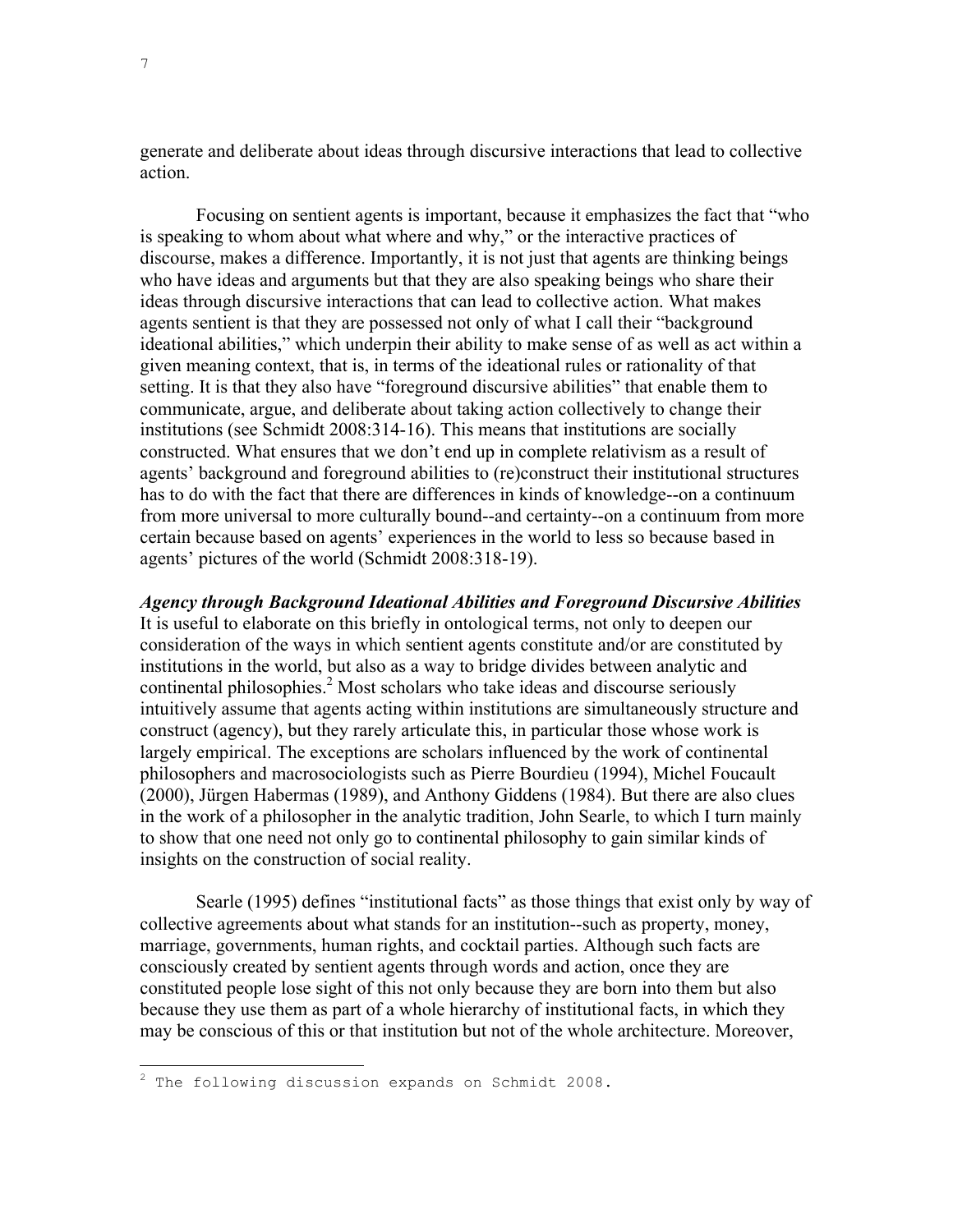as they use them in speech and practice, the institutions themselves may evolve, whether unconsciously, as people change how they use them, or consciously, as people decide to use them differently or not to use them at all, at which point the institution itself ceases to exist--as in the case of property rights during a Marxian revolution. In consequence, as Searle (1995:57) insists, institutions are process rather than product.

But where then is agency? That is, how do we situate human action within institutions, as process rather than product? For Searle (1995:140-45), the whole hierarchy of institutional facts make up the structure of constitutive rules to which agents are sensitive as part of their "background abilities" that encompass human capacities, dispositions, and know-how related to how the world works and how to cope with the world. Such background abilities are thus internal to agents, enabling them to speak, argue and act without the conscious or unconscious following of rules external to the agent assumed by the rationalist calculations, historical path-dependencies, or the normative appropriateness of the older neoinstitutionalists.

Searle's concept of background abilities is not unique, as he himself acknowledges. He sees it as the focus of Wittgenstein's later work and also notes that it is present in Bourdieu's notion of the "habitus" (Searle 1995:127-32). Bourdieu's "habitus" resembles Searle's "background abilities" in that Bourdieu sees human activity as neither constituted nor constitutive but both simultaneously, as human beings act "following the intuitions of a 'logic of practice' which is the product of a lasting exposure to conditions similar to those in which they are placed" (Bourdieu 1990:11). In psychology, the theory of cognitive dissonance also comes close to what we are talking about here, at least insofar as it refutes assumptions about the rule-following nature of behavior because it shows that people generally act without thinking of any rules they may be following, but then check what they are doing against the various rules that might apply, with consciousness about the rules coming into play mainly where cognitive dissonance occurs, that is, when the rules are contradictory (Harmon-Jones and Mills 1999).

The ideational processes by which agents create and maintain institutions, whether we grounds these in Searle, Bourdieu, or cognitive psychology, can be summarized by the concept of "background ideational abilities." This generic concept is useful in signifying what goes on in individuals' minds as they come up with new ideas or follow old ones. But it does not explain much about the processes by which institutions change, which is a collective endeavor. It also underemphasizes a key component in human interaction that helps explain such change: discourse.

We undersell discursive institutionalism if we equate the ontology of institutions with background ideational abilities alone, neglecting what I call sentient agents' "foreground discursive abilities." This is peoples' ability to think and argue outside the institutions in which they continue to act, to talk about such institutions in a critical way, to communicate and deliberate about them, to persuade themselves as well as others to change their minds about their institutions, and then to take action to change them, individually or collectively. Even though Searle does not talk about any such "foreground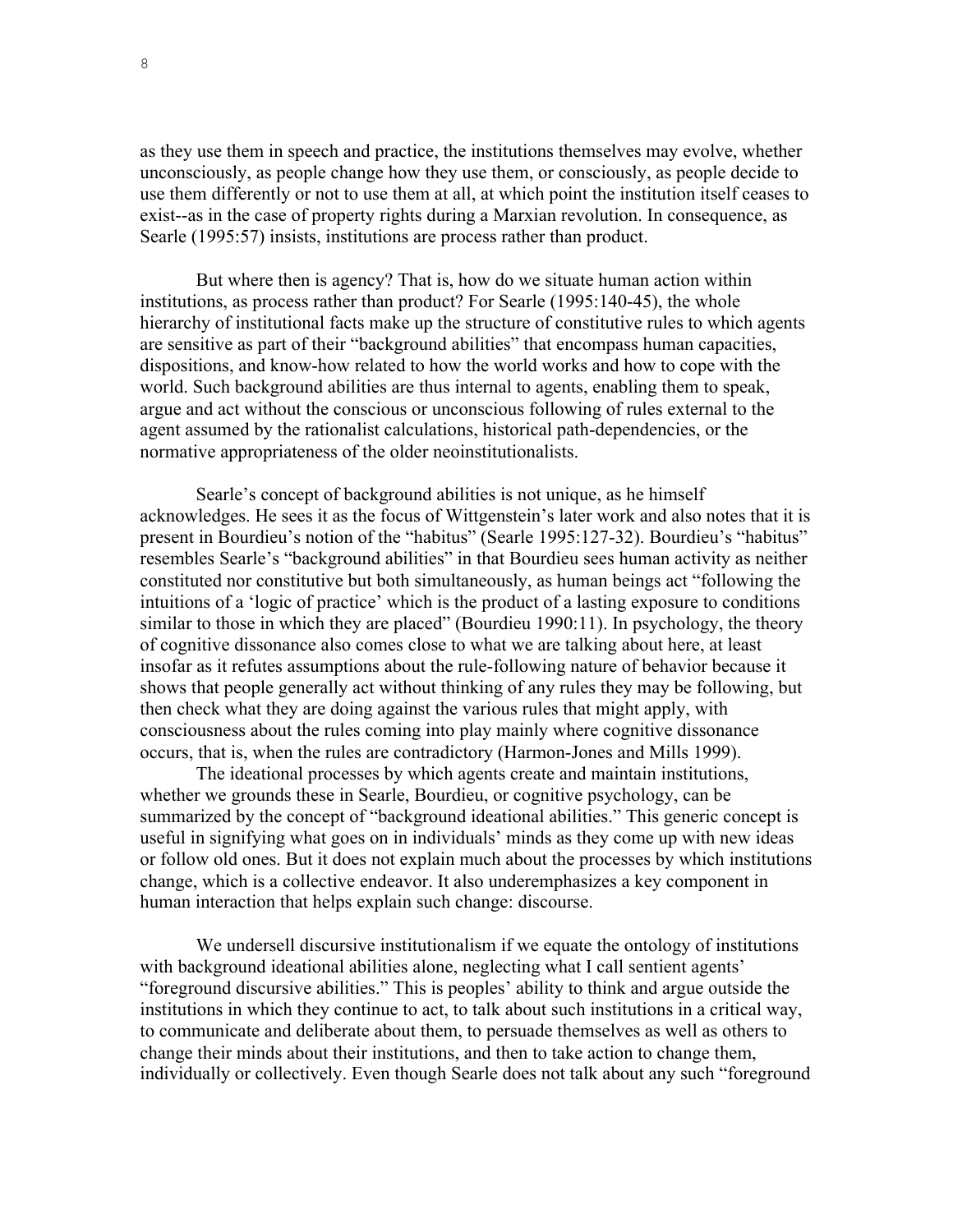abilities," one could argue that they are implicit in his view of the importance of language, in particular "speech acts," and in his insistence that institutional change can not only be unconscious, as agents start to use the institutions differently, but also conscious, when they "decide" to use them differently. Such "deciding" leaves the way open to our argument here that discourse as an interactive process is what enables agents to consciously change institutions, because the deliberative nature of discourse allows them to conceive (ideas) of and talk (discourse and argue) about institutions as objects at a distance, and to dissociate themselves from them even as they continue to use them. This is because discourse works at two levels, at the everyday level of generating and communicating about institutions and at a meta-level, as a kind of second order critical communication among agents about what goes on in the institutions.

By calling this interactive externalization of our internal ideational processes "foreground discursive abilities," I offer a generic term close to Habermas's (1989) view of "communicative action" (although without the normative prescriptions). It is also in line with much of the underlying assumptions of the literature on "discursive democracy" and "deliberative democracy" (e.g., Dryzek 2000), which is all about the importance of discourse and deliberative argumentation in breaking the elite monopoly on national and supranational decision making while ensuring democratic access to such decision making. As such, the concept of "foreground discursive abilities" also provides a direct response to macro-sociologists and philosophers like Michel Foucault (2000), who sees little escape from the ideational domination of the powerful, or Pierre Bourdieu (1994), who argues that the *doxa* or vision of the world of elites who dominate the state creates the "habitus" that conditions people to see the world in the way they (the dominant) choose. "Foreground discursive abilities" are what ensure that Foucault, Bourdieu, and colleagues are able to step outside the *doxa* through their own writings as well as the public more generally through discourse and debates. These are the abilities that ensure that people are able to reason, argue, and change the structures they use--a point also brought out by Antonio Gramsci (1971), who emphasizes the role of intellectuals in breaking the hegemonic discourse. But beyond even Gramsci, this term points to the importance of public debates in democratic societies in serving to expose the ideas which serve as vehicles for elite domination and power or, more simply, the "bad" ideas, lies, and manipulations in the discourse of any given political actor or set of actors. An approach that takes ideas and discourse seriously, in short, assumes that the clash in ideas and discourse is just as important in building, maintaining, and changing "institutions" as is any ultimate compromise, consensus, or even imposition related to one set of ideas, arguments or discourse.

The ontology of discursive institutionalism, in sum, combines the "background ideational abilities," which answer the questions, "How are institutions created and how do they persist?" with the "foreground discursive abilities," which answer the question, "Why do they change (or continue)?" But this then sends us on to another set of questions, focused on epistemological issues about the kinds of knowledge and certainty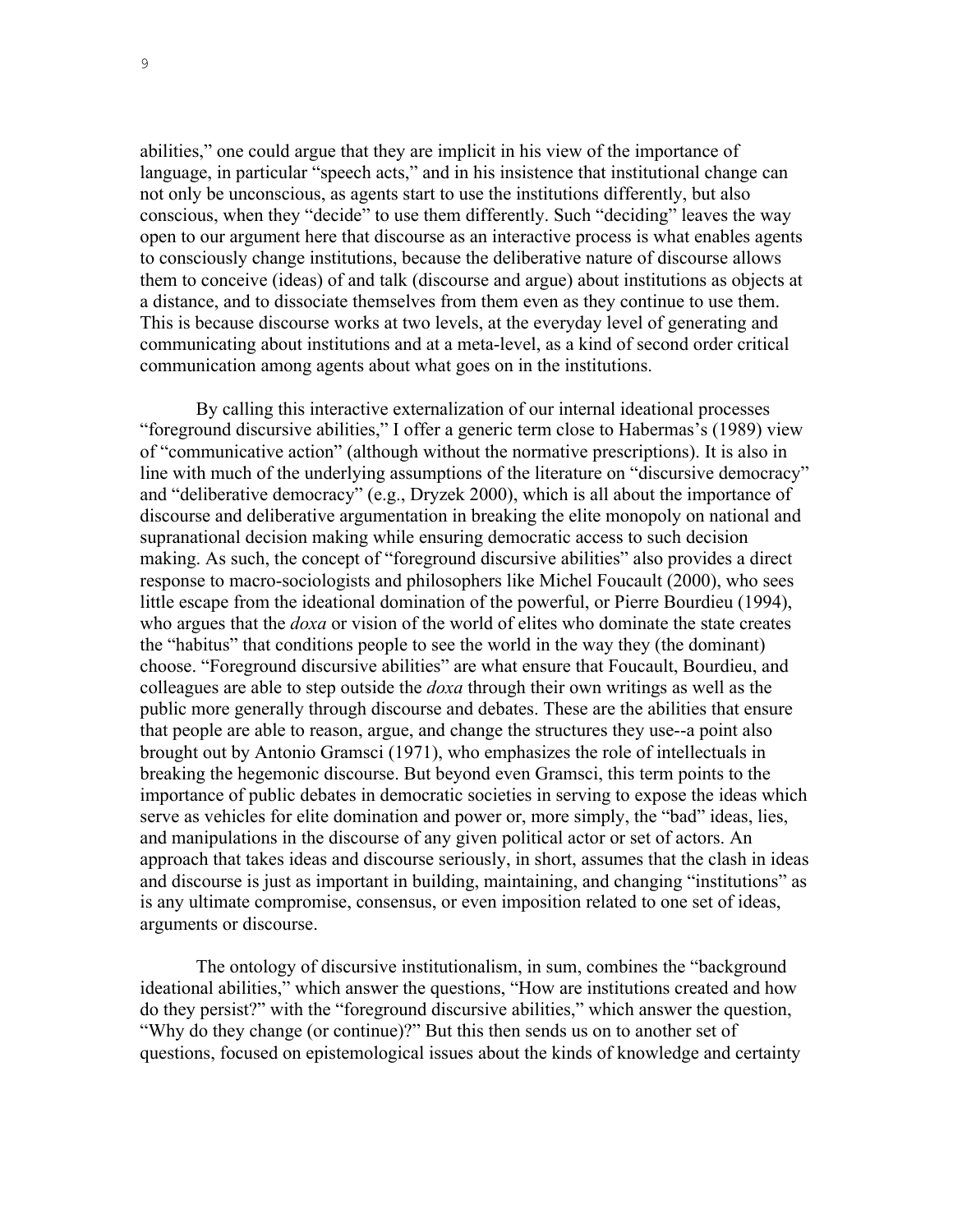possible in a world in which sentient agents could be said to construct the structures by which they are structured.

*Knowledge and Certainty Based on Experiences in the World vs. Pictures of the World* The epistemological questions raised by our answers to the ontological questions are mainly about "How can we be sure that we know what we know?" and "What is reality in a world in which structure and agency are as one?" These questions often lead to accusations against those who come down on the agency side of the agency-structure debate such as that they cannot know anything for certain once they see everything as socially constructed, that they turn reality itself into a social construction, and that they therefore are on the slippery slope of relativism.

Fears of relativism have led some discursive institutionalists to stay on the materialist side of the materialist-constructivist divide. They tend to hold to a correspondence view of the world, that is, that material reality is out there for agents to see, and that scholars are in the business of discovering it. Wendt (1999:109-10), for example, maintains a kind of "rump materialism" determining a hierarchy of needs in economic life. Others (e.g., Gofas and Hay 2010) try to straddle the divide between materialism and constructivism through "critical realism," worried that if there is no "truth," no "objective" reality, then there is no way to protect contextualized (social) "scientific" explanation from the radical relativism of "anything goes," in which power and subjectivity could trump truth and objectivity. Critical realism traces its roots back to the ambivalence of philosophers of science such as Bhashkar (1979/1998) and others to choose between beliefs in, on the one hand, proximate truths established through standards of empirical verification or falsification of (objective) explanations and, on the other hand, beliefs in relative truths established through standards of evaluation based in the success, progress, and/or creativity of (subjective) ideas (as elaborated in the work of Kuhn, Lakatos, Feyerabend, and Polanyi). Critical realists, in other words, remain on the fence, trying to reconcile what are essentially nonreconcilable approaches grounded in different ontological and epistemological presuppositions. It is therefore questionable enough an approach when applied to science. But for the social sciences, it could very well end up in the radical relativism critical realists fear most, since it starts with a definition of reality based in science, and then goes from particles to people rather than starting with a more society-focused philosophy that goes from people to particles (see Schmidt 2010b).

Moving to the constructivist side of the materialist-constructivist divide need not lead to radical relativism. Constructivists tend to assume that most of reality is constructed by the actors themselves beyond a very basic level, but they do not deny the "materiality" of that most basic level.

However, to ask if material reality exists (correspondence vs. noncorrespondence) is in any event the wrong question: We do better to ask what is material and "real" and what is real even if it is not "material." The latter is particularly the case of institutions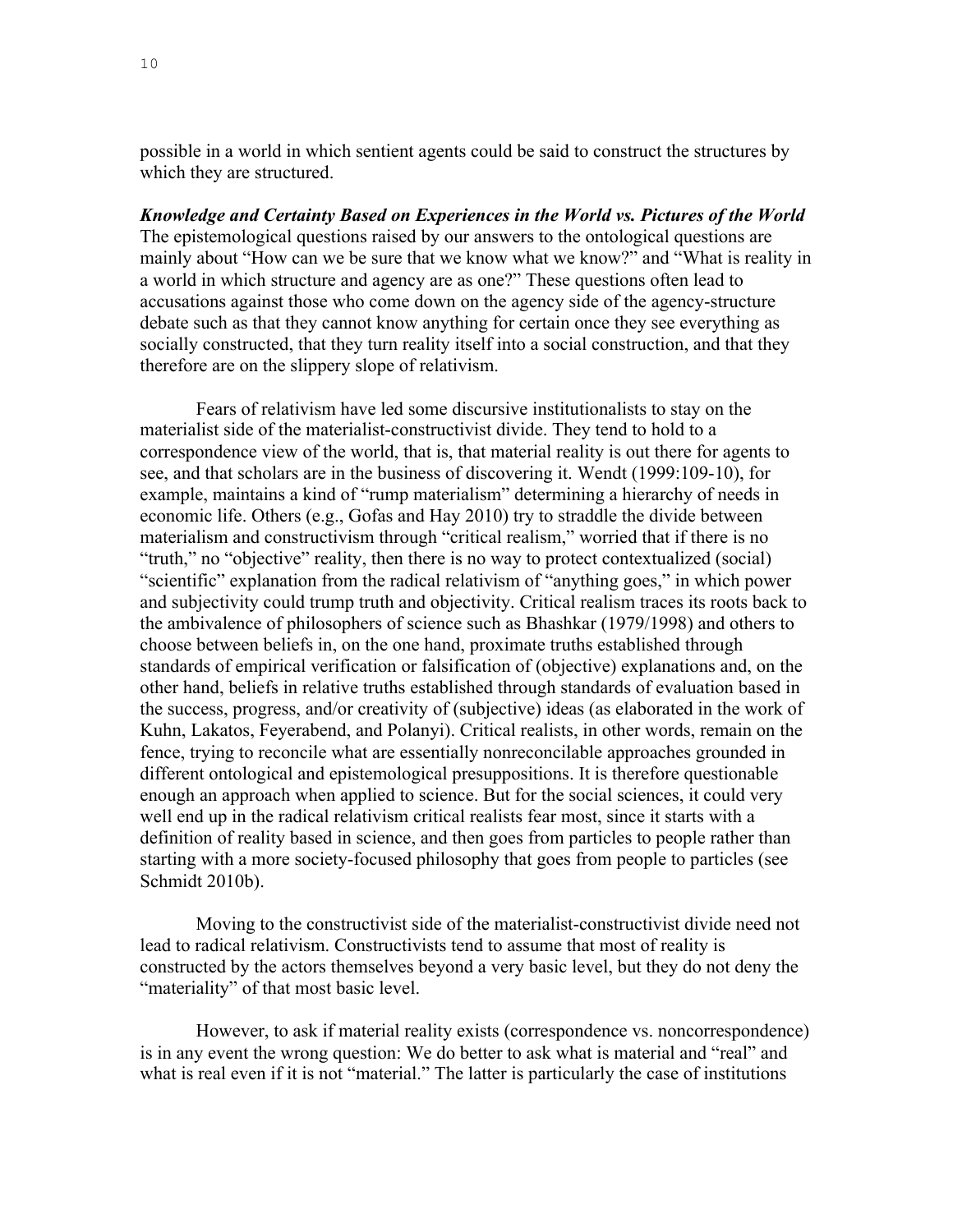that may be "real" because they constitute interests and cause things to happen even though they are socially constructed and thus not material in a visible, "put your hand or rest your eyes on it" kind of concrete sense. Searle (1995) can prove helpful in elucidating this point when he distinguishes between "brute facts" like mountains, which exist regardless of whether sentient (intentional) agents acknowledge their existence or have words for them, and "social facts," of which "institutional facts" are a subset, which do not exist without sentient agents. Thus, while brute facts define a basic material reality, social facts may not be material even though they are "real," while institutional facts are real to the extent that the collective agreements by which they are constituted continue to hold, which is often very real indeed if we think about the institution of property or of money, for that matter, even though it is a "social construction" (see Ingham 2008).

To get clearer about questions of certainty or uncertainty related to such "social facts," but from a different vantage point, we could turn to Wittgenstein who, in *On Certainty* (1972), suggests answers to our questions by differentiating between different kinds of knowledge and certainty based in different "forms of life," as expressed through "language-games."<sup>3</sup> Here, he makes a little-noticed but important distinction between language games based on our experience in the world, for which radical uncertainties rarely occur, and those based on our pictures of the world, which involve knowledge closer to the kind found in (social) science, and which can involve radical uncertainty akin to shifts in "paradigms" and "cosmologies."

Language games based in our everyday experiences in the world ordinarily admit of no doubts and mistakes--such as knowledge of one's own name, address, actions, and history; of the number of hands and toes one has; and of the meaning of the words one uses. If doubts occur, they suggest exceptional circumstances (e.g., I doubt that this is my name because I have amnesia) (Wittgenstein 1972). Similarly, moreover, we don't doubt that the step will be there as we step down, or that the mountain we see out of our window will disappear if we look away. If there is no reasonable explanation for such doubts, we might assume that the individual expressing doubts does not know the meaning of the words themselves, or is not rational in any everyday sense of the word.

By contrast, language games based in our pictures of the world, which often follow from our (social) scientific interpretations of the world--such as belief in the existence of the earth one hundred years ago, in the events of history, in the temperature at which water boils--always allow for doubts, mistakes, and even gestalt switches, although much less often for those at the "foundation" of our picture of the world, which "stand fast" because they are part of the very "scaffolding" of our thoughts (Wittgenstein 1972, #s 211, 234). In science, we could add the existence of subatomic particles- molecules, quarks, neutrinos, and so on--along with theories of relativity, which exist for us today in the way that the humors and gases or the four elements of earth, wind, fire

i

 $3$  The following builds on discussions in Schmidt 2008, 2010b.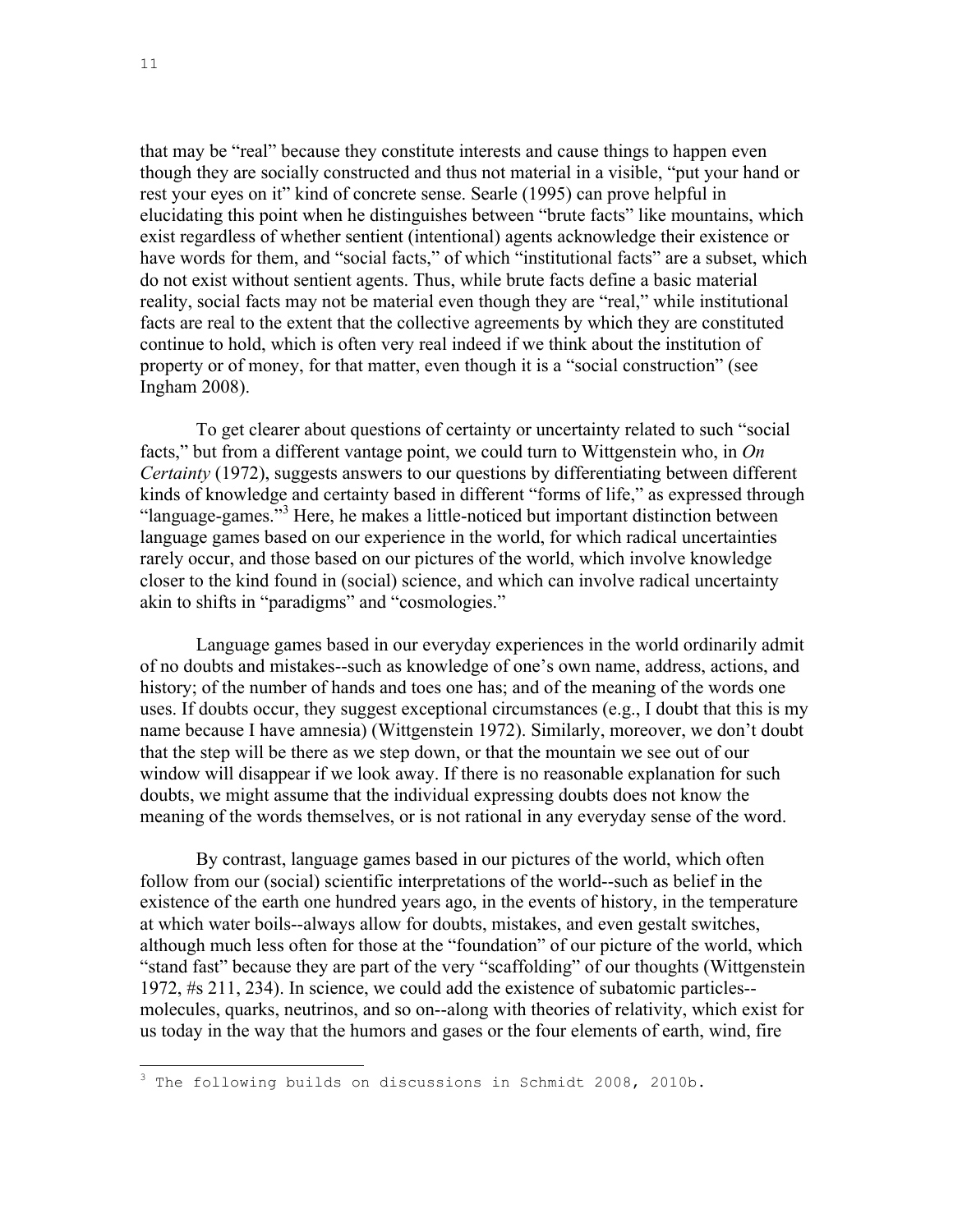and water existed for the Ancients--at the very foundations of our scientific explanations of the world.

The experience games of everyday life, in other words, are so certain as not to be doubted; but picture games may always be doubted, although some may be more uncertain than others depending upon their place in the overall system of picture games. Moreover, while knowledge derived from picture games always allows for a radical conversion process, as in revolutionary changes in scientific paradigms à la Kuhn, experience games do not (see Schmidt 1986). Radical relativism, as a result, could be much more of a danger for picture games, in particular if they are far removed from the "scaffolding" of our own pictures of the world, than for experience games, which tend to be more universal. As Wittgenstein has noted elsewhere: "The common behavior of mankind is the system of reference by means of which we interpret an unknown language" (1968:1:206). And although this need not mean that we will have words for everything, such as the Hopi Indian's understanding of time or the Eskimo's many words for snow (see Whorf 1956/1997), we can translate these into our own language and experience. This ensures a high degree of certainty not only for common behavior (knowing one's name) but also commonly experienced material realities--what we see, like mountains and buildings--even if their significance may be more uncertain for us depending upon where they fit against our pictures of the world. One could even argue that there are certain bases to human rationality that allow for universalism, as illustrated in Wittgenstein's (1968:2:xi, 223) famous observation: "if a lion could talk, we would not understand him." And it is also the case that if all ideas are "constructed," it is possible, although not easy, to construct international ideas about interests and norms--what is the modern notion of human rights about, after all, if not that (see Risse, Ropp, and Sikkink 1999)?

In the social sciences, approaches based in historical and interpretive analytic frameworks tend to be closer to everyday experience in terms of the phenomena they seek to explain than the more systemic and lawlike social scientific frameworks, which produce explanations that are often closer to picture games. For example, in historical explanation, the "facts" about agents' experiences are usually not in dispute even if the interpretations are, and those facts are not likely to change radically even if there may be some question about which facts to take into account in the interpretation of events. By contrast, the "facts" deduced through the mathematical models of the economists--with their pictures of a world in which rational actors are in the business of rationally calculating their interests in order to maximize their utility--can vanish entirely, in particular when the models fail to predict, as in the massive financial market crash of 2007-2008. As Taleb (2007) has argued, all such probabilistic models mistakenly assume that this is a world of risk (read world of experience), and therefore predictable, rather than one of uncertainty, in which unpredictable "black swan" events happen with much greater regularity than probabilistic theories (pictures of the world) expect. The further complicating factor here, as Mackenzie (2006) argues with regard to performativity in financial markets, is that social agents employing probabilistic "pictures of the world" to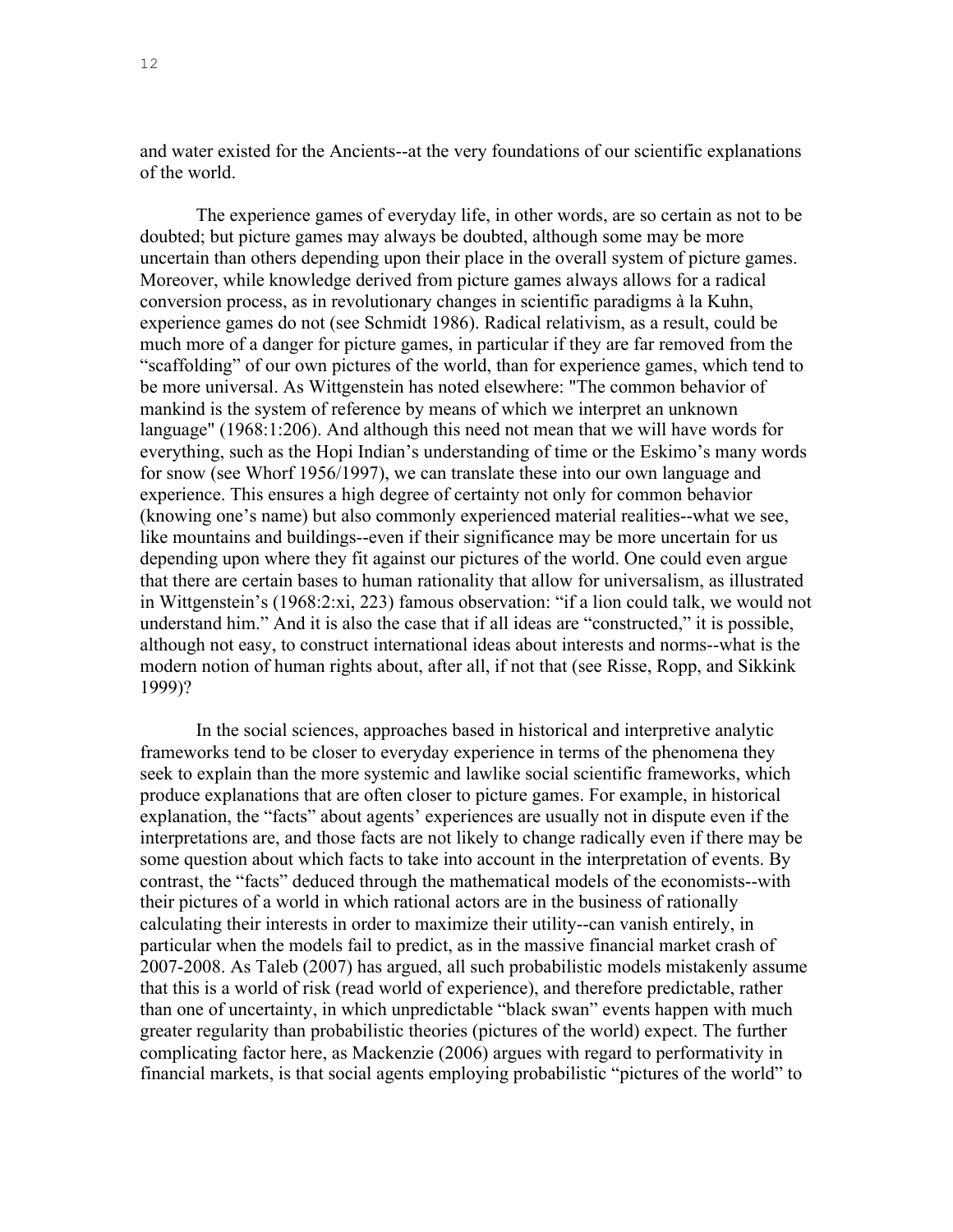measure market performance actually alter the market (and the picture), because their models act as an "engine" transforming the environment, not a "camera" recording it. Note that where bankers went wrong is when they ignored what they knew from their everyday experience of lending, assessing the reliability of risk, credit-worthiness, and the likelihood of repayment over time to place their faith instead in probabilistic (picture of the world) models and packaged credit default swaps on loans they knew from everyday experience were major credit risks (Schmidt 2010b).

Even in the natural sciences, moreover, we can differentiate between knowledge based on pictures of the world and those closer to everyday experience. For example, changes in the theories of physics--say, from Newtonian mechanics to Einsteinian relativity--are very different from those in natural history--say between Linnaeus and Darwin. Whereas in physics the very nature of the phenomena described may change- from the elements of the Greeks to subatomic particles--much as in Kuhn's (1970) duckrabbit picture (first you see a duck, then a rabbit), they do not in natural history. An eagle remains an eagle for Darwin and Linnaeus. Only if the characterization of an eagle perched on a cliff turned into a "cleagle" would the change in explanation be similar (Schmidt 1988:184-85).

The distinction between matters of experience and pictures of the world, thus, is a crucial one for our discussion of epistemological questions related to knowledge and certainty, since it helps us avoid the risks of radical relativism. It suggests that social scientists' explanations have varying degrees of certainty, depending on their objects of knowledge and explanation. It demonstrates that social agents in any given culture and time can generally understand other cultures and times based on common experiences through translation and interpretation, even if they may have greater difficulty with their pictures of the world. Finally, with regard to sentient agents, it shows that knowledge and certainty are collectively constructed within given institutional contexts. And for such collective construction, we need to examine more closely the range of discursive actions in which sentient agents engage.

# **DISCURSIVE INTERACTIONS: DISCOURSE COALITIONS, DISCURSIVE COMMUNITIES, AND COMMUNICATION WITH THE PUBLIC**

Discursive interactions generally fall into one of two domains in the public sphere: the policy sphere characterized by a "coordinative" discourse among policy actors engaged in creating, deliberating, arguing, bargaining, and reaching agreement on policies, and the political sphere characterized by a "communicative" discourse between political actors and the public engaged in presenting, deliberating, arguing over, contesting, and legitimating those policy ideas (see Schmidt 2002a ch. 5, 2006 ch. 5, 2008).

The agents in the coordinative discourse are generally the actors involved in the policy process, including "policymakers" or government officials, policy consultants, experts, lobbyists, business and union leaders, and others. They generate policy ideas and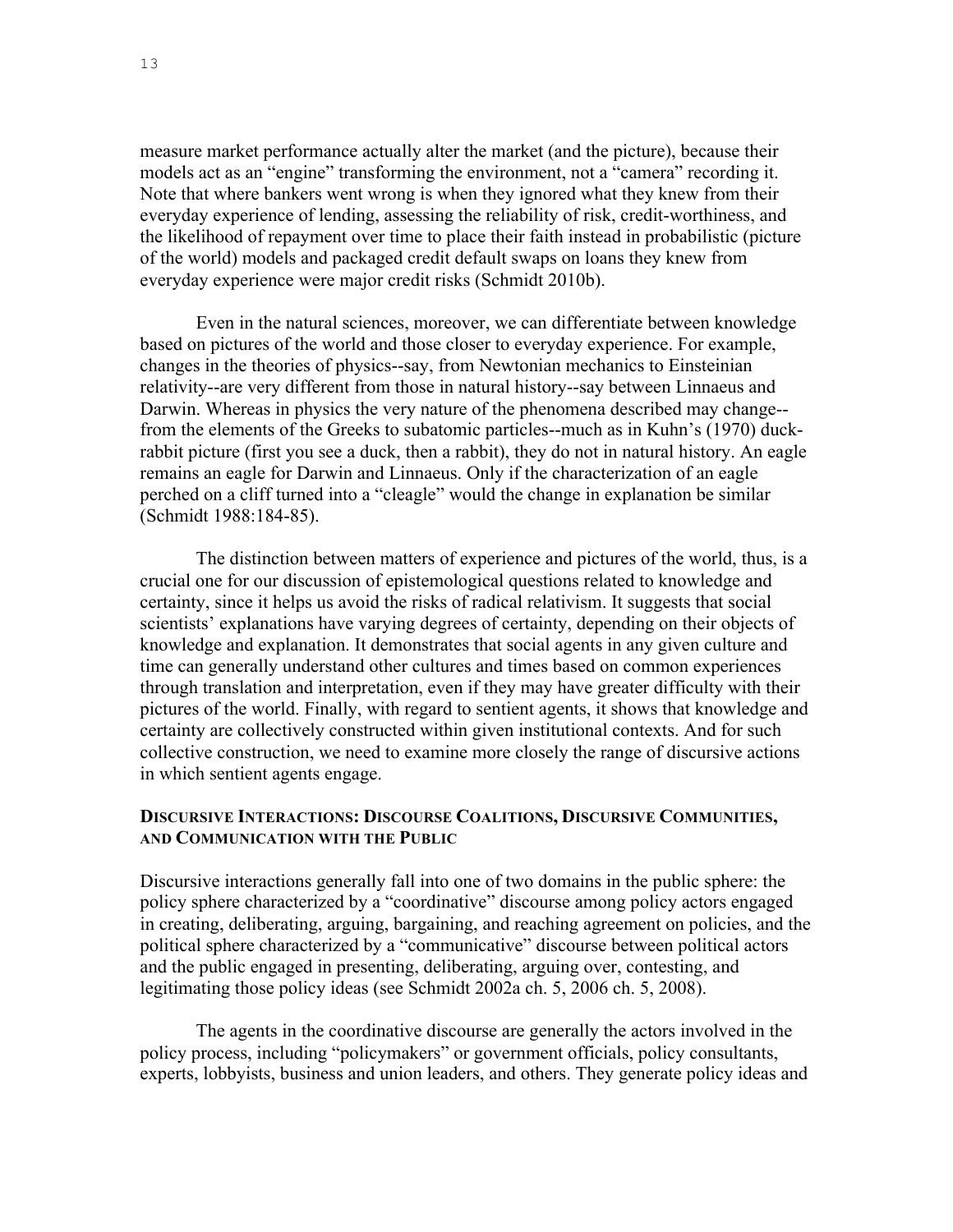arguments with different degrees and kinds of influence. And they organize themselves in a variety of groupings as discursive communities in order to influence the generation, shaping, and adoption of policies, often activated by entrepreneurial or mediating actors and informed by experts.

"Discourse coalition" is arguably the most general way of conceiving of such discursive communities. Maarten Hajer (1993:45) uses the concept to combine the analysis of a "discursive production of reality," or "social construct," with the extradiscursive practices from which social constructs emerge and in which the groups of policy actors who construct the new social idea or narratives engage. He uses the concept of discourse coalitions in particular to illustrate how a social construct, in his case acid rain in Britain, came increasingly to be used by competing coalitions that sought to control the construction and implementation of acid rain policy in the country. Discourse coalitions are also used by Gerhard Lehmbruch to identify the policy actors who share ideas across extended periods of time, as in the rise of ordo-liberalism in Germany as well as the idea of a social market economy, developed in early postwar Germany by Alfred Müller-Armack, the entrepreneurial actor responsible for leading the discourse coalition that developed the arguments that convinced policy actors, political actors, and then the public of the necessity and appropriateness of this idea (Lehmbruch 2001).

The members of the discourse coalitions themselves need not share all the same ideas, beliefs, and goals, or to the same degree, in order to promote a common policy program. Instead, they may be united by agreement on certain policy objectives or the use of certain policy instruments. They may agree on the cognitive arguments to justify a policy program but disagree over aspects of the normative arguments to use in legitimization. They may agree on an overall policy program but disagree over the nature and range of its sectoral applications. Their interests may naturally be different, but they may nevertheless agree on the institutional arrangements to be set up to arbitrate among those interests (see Jobert 2003). Importantly, then, discourse coalitions are themselves engaged in constant argumentation in their efforts to develop the arguments that they hope policy actors will ultimately take as their own as they generate policies.

When discourse coalitions are conceived of mainly as linking actors on the basis of their shared ideas, they have also been called "epistemic communities" to call attention to the loosely connected transnational actors who hold the same cognitive and normative ideas about a common policy enterprise that they seek to promote (Haas 1992). Another subset of discourse coalitions are "advocacy coalitions," a term that tends to be used for more closely connected individuals who don't just share ideas but also have access to policymaking (Sabatier 1993). In addition, particular agents in discourse coalitions may themselves be cast as policy "entrepreneurs" (Kingdon 1984) or "mediators" (Jobert 1989; Muller 1995) who serve as catalysts for change as they articulate the ideas of the various discourse coalitions or of discursive communities more generally.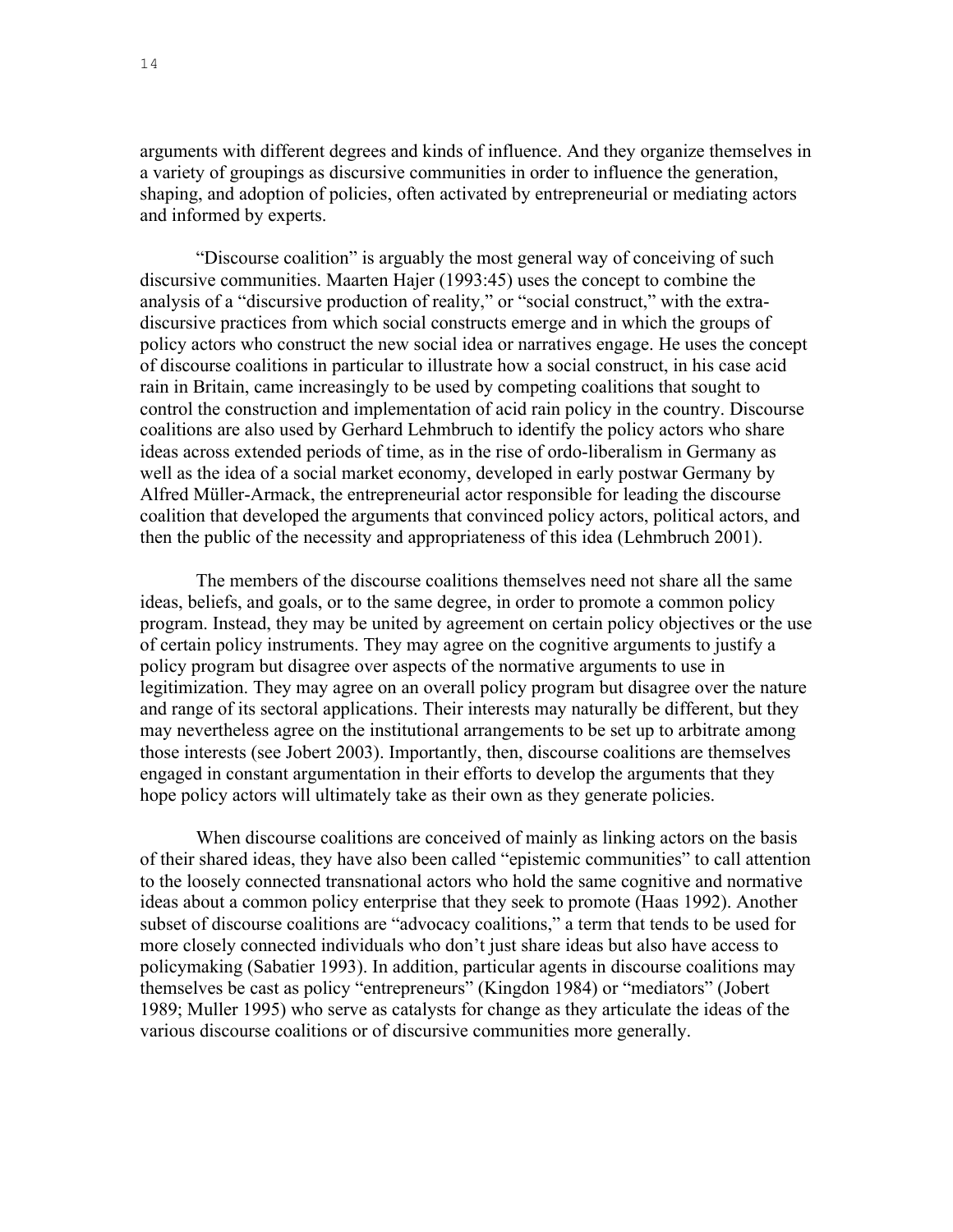Discursive communities, including discourse coalitions, often generate their own information, although increasingly the technical experts to whom they turn are organized in think tanks, often separate from the discursive communities. Fischer (1993), for example, notes that in the United States, the Democratic Party first used policy analysts in think tanks as a way to legitimize their "new class liberal arguments" by disguising them as technocratic discourse, with cognitive arguments that, because they came from purportedly apolitical experts, were to supplant to "the everyday, less sophisticated opinions of the common citizen." He then shows that the Republican discourse coalition went one better than their rival's liberal-technocratic reform strategy, by politicizing expertise via the conservative, politically engaged think tanks that had been proliferating since the 1970s. Rich (2004) updates this with his own study of Washington-based think tanks, in which conservative think-tanks that produce unabashedly political and valueladen research have gotten a much bigger bang for their buck than more progressive think tanks, which seek to be (or at least to appear to be) more value-neutral and objective. Campbell and Pedersen (2010) have recently shown that a similar phenomenon has been developing in Europe, in which only in the past five years or so have think tanks proliferated in national capitals and in Brussels.

In the communicative discourse, the agents of change consist not only of the usual suspects: political leaders, elected officials, party members, policymakers, spin-doctors, and the like who act as "political entrepreneurs" as they attempt to form mass public opinion (Zaller 1992), engage the public in debates about the policies they favor (Mutz, Sniderman, and Brody 1996), and win elections. They also include the media, interest groups acting in the specialized "policy forums" of organized interests (e.g., Rein and Schön 1994), public intellectuals, opinion makers, social movements, and even ordinary people through their everyday talk and argumentation, which can play an important role not just in the forum of "opinion-formation" but also in that of "will-formation" (Mansbridge 2009). In other words, all manner of discursive publics engaged in "communicative action" (Habermas 1989) may be involved, with communication going not only from the top down but also from the bottom up.

The spheres of coordinative policy construction and communicative policy legitimation are of course interconnected in terms of both the substantive content as well as the interactive process. To begin with, the policy ideas in the coordinative discourse- often more heavily weighted toward cognitive justification--are generally translated by political actors into language and arguments accessible to the general public as part of a communicative discourse that also adds normative legitimation, to ensure that the policy and programmatic ideas resonate with the philosophical frames of the polity (see Schmidt 2006:255-7). The process itself is one in which the coordinative discourse can be seen to prepare the ground for the communicative. In the United Kingdom, for example, the ground was prepared for Thatcher's monetarist paradigm-change before her election, by the ideas developed in a coordinative discourse consisting of a small group of the "converted" from the Conservative party, financial elites, and the financial press (Hall 1993). But Thatcher herself was the political entrepreneur who put these ideas into more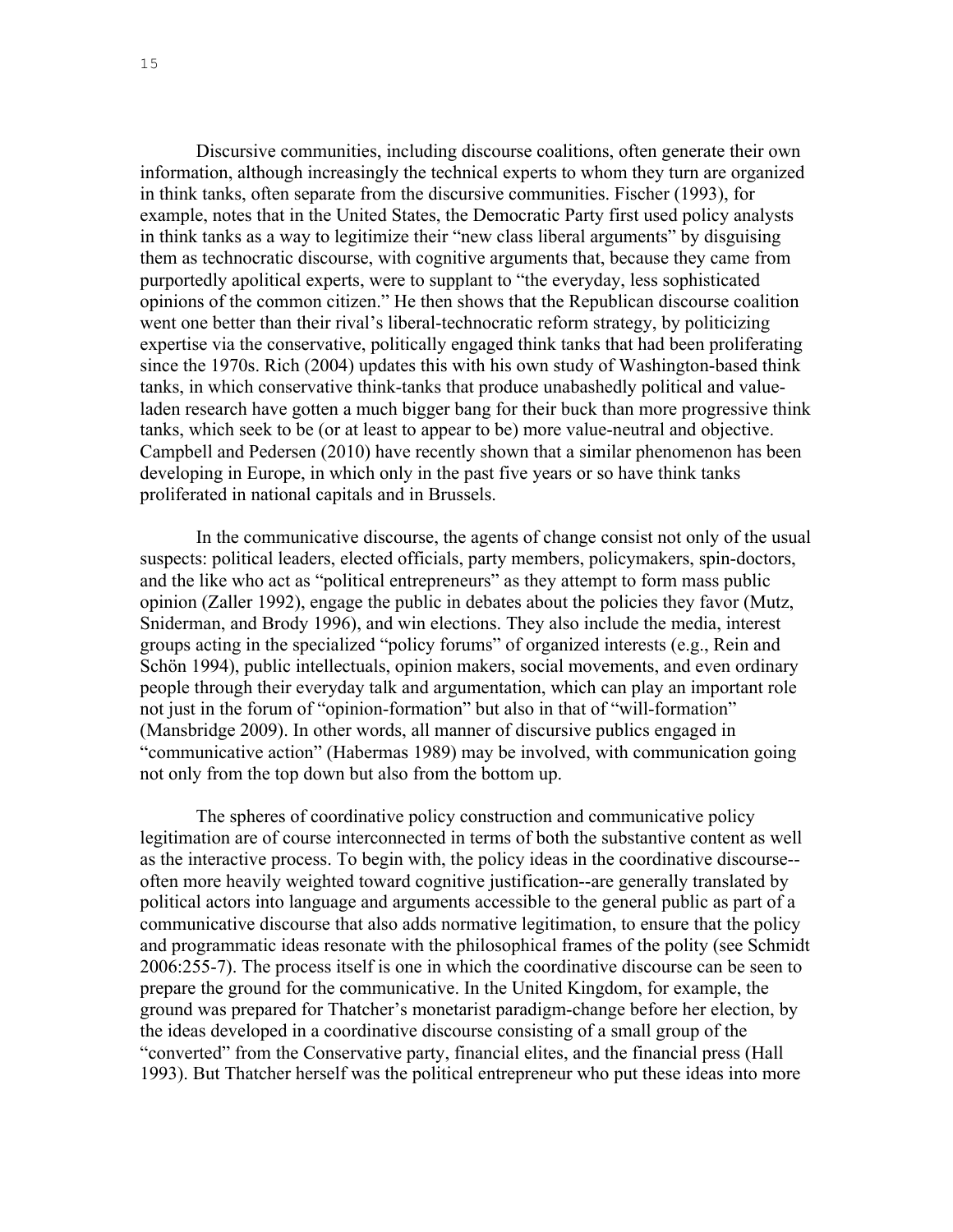accessible language through a communicative discourse to the general public, as we saw above (Schmidt 2002a ch. 6).

This said, the coordinative and communicative discourses don't always connect with one another. Policy ideas may remain in the policy sphere, either because the public might not approve, as has sometimes been the case of more progressive policies, or because the public is not interested, as in the case of highly technical reforms of banking and finance. But there may also be cases where politicians argue for one thing in the coordinative policy sphere, another in the communicative political sphere, as has often been the case with the European Union, where the perceived democratic deficit is due in part to the blame shifting of national political leaders who agree to one thing in the coordinative discourse of the Council of Ministers but, fearful of negative public reaction, say something very different in the communicative discourse to the general public (see Schmidt 2006 ch. 1, 2008).

We still have a problem, however, because this discussion remains focused primarily on the discourse of elites, whether in a top-to-top coordinative discourse or in a top-down communicative discourse. Mostly, however, in addition to any formalized, elite processes of coordinative consultation and whatever the elite-led processes of communicative deliberation, the public has a whole range of ways of arguing about and responding to elite-produced policies. The media, for example, are often key to framing the terms of the communicative discourse, creating narratives, arguments, and images that become determinant of interpretations of a given set of events. In the case of the financial market crises, we could mention the Barings bank debacle, when the British bank spectacularly collapsed as a result of the unauthorized trading of Nick Leeson. This crisis was personalized in terms of a "rogue trader" as opposed to being generalized as a deeper critique of the internationalized banking system (Hudson and Martin 2010), just as Martha Stewart became the poster child for the early 2000s financial crisis, and Bernie Madoff for the 2008 crisis.

Social movements are also significant forces in a "bottom-up" communicative discourse. Scholars who focus on "contentious politics" demonstrate the many ways in which leaders, social movement activists, along with everyday actors spur change through ideas that contest the status quo, conveyed by discourse that persuades others to join in protest, which in turn generates debate and argumentation (e.g., Aminzade et al. 2001; Della Porta 2009)*.* Charlotte Epstein's (2008) account of how "Moby Dick" became "Moby Doll" is a clear demonstration of the way in which social movements coalesced against the whaling industry and, determined to save the whale, were able to change ideas through a communicative discourse that led to radically altered policies negotiated in the trans-national coordinative sphere.

Social movements are best categorized as part of the communicative discourse because they are at least initially removed from the policy world, and rely on pressure from the outside, through media coverage of their protests and actions, rather than from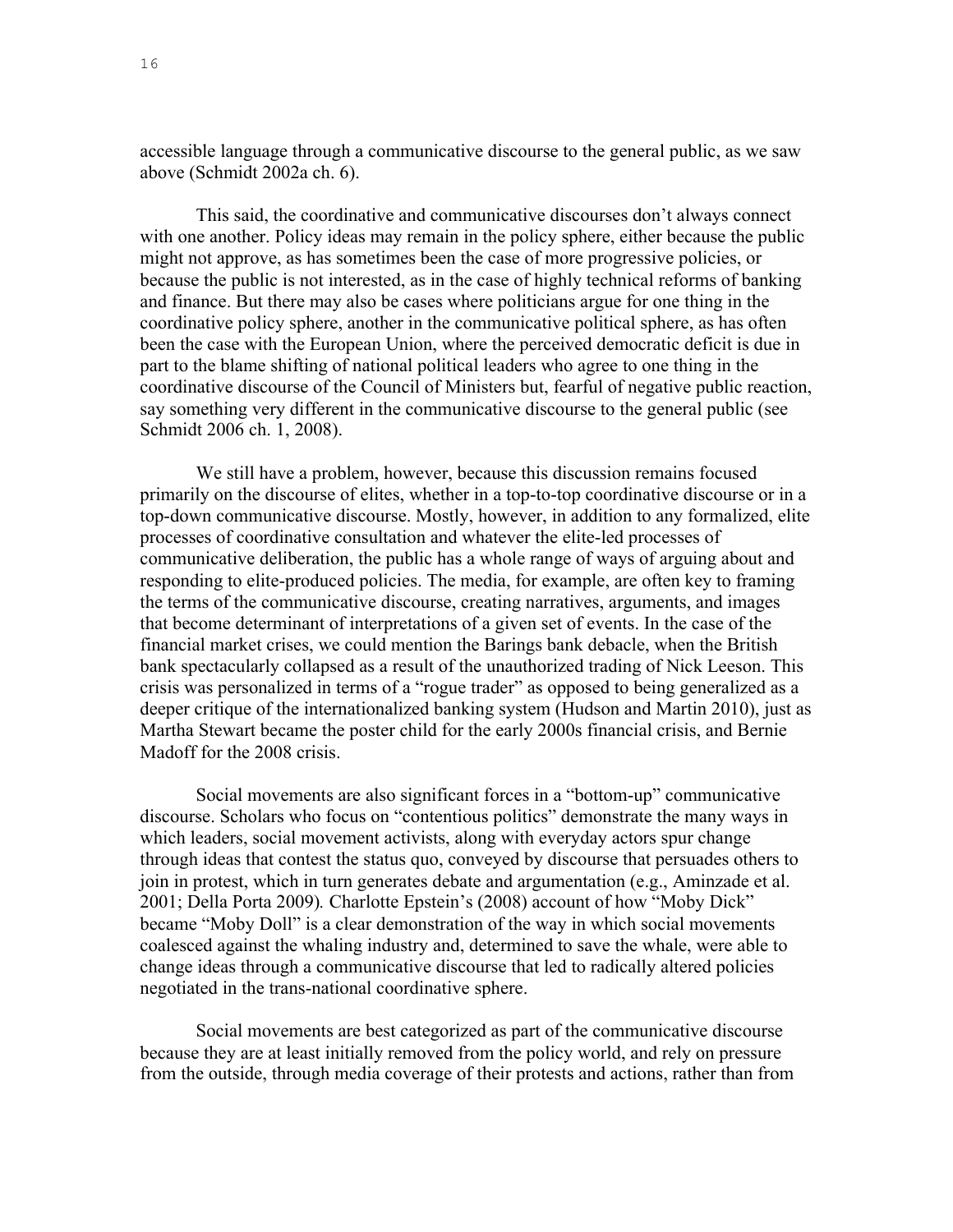the inside, through policy influence. But often, as social movements develop, the outside communicative practices are accompanied by inside coordinative ones. In some cases, as social movements become institutionalized, particularly the case with regard to the environment or women's issues, the coordinative discourse with policy actors becomes predominant, and the kind of activity engaged in makes the social movement one in name only except for the moments when a mobilizing issue comes up, and the social movement returns to protest and argumentation in the streets.

Finally, the general public of citizens and voters to whom this communicative discourse is directed also contribute to it and, thereby, spur policy change. They do this as members of civil society, not just through grass-roots organizing, social mobilization, and demonstrations, but also as members of "mini-publics" in citizen juries, issues forums, deliberative polls, and the like (see Goodin and Dryzek 2006) as well as more simply as members of the electorate, whose voice is heard as the subjects of opinion polls, surveys, focus groups, as well as, of course, as voters--where actions speak even louder than verbal arguments. Not to be neglected in this, however, are also the everyday practices of ordinary people, even in cases where ideas are unarticulated, and change is individual, subtle and slow, as they articulate their protest through sanctioning politicians in votes or by not voting at all (Seabrooke 2007).

### **THE CONTEXT OF IDEAS AND DISCOURSE**

Institutional context also matters. If sentient (thinking and speaking) agents are the drivers of change, and their ideas (what they think and argue about what to do) and discourse (what they say about what to do) are the vehicles of change, then the institutional context is the setting within which their ideas have meaning, their discourses have communicative force, and their collective actions make a difference (if they do what they say they think about what to do).

Three elements--ideas, discourse, and institutions--all need to be considered in terms of the institutional context. That context is first of all the "meaning context" in which ideas, arguments and discourse make sense, such that speakers "get it right" in terms of the ideational rules or rationality of a given setting, by addressing their remarks to the "right" audiences at the "right" times in the "right" ways. This is why even where a term may be disseminated internationally, when it is taken up nationally, it is likely to be used very differently, given differences in meaning context and all that that entails in terms of culture--economic, political, and social. Ideas and discourse about globalization, for example, are very different from country to country, even between countries with seemingly similar liberal public philosophies like the United Kingdom and Ireland, where leaders sought to present it as a challenge to rise to (Hay and Smith 2005), let alone between these countries and a country like France, in which leaders argue more about the virtues of resisting globalization (Schmidt 2007).

The context, however, may also refer to the "forum" within which the discourse proceeds, following a particular logic of communication. Thus, for example, Stephen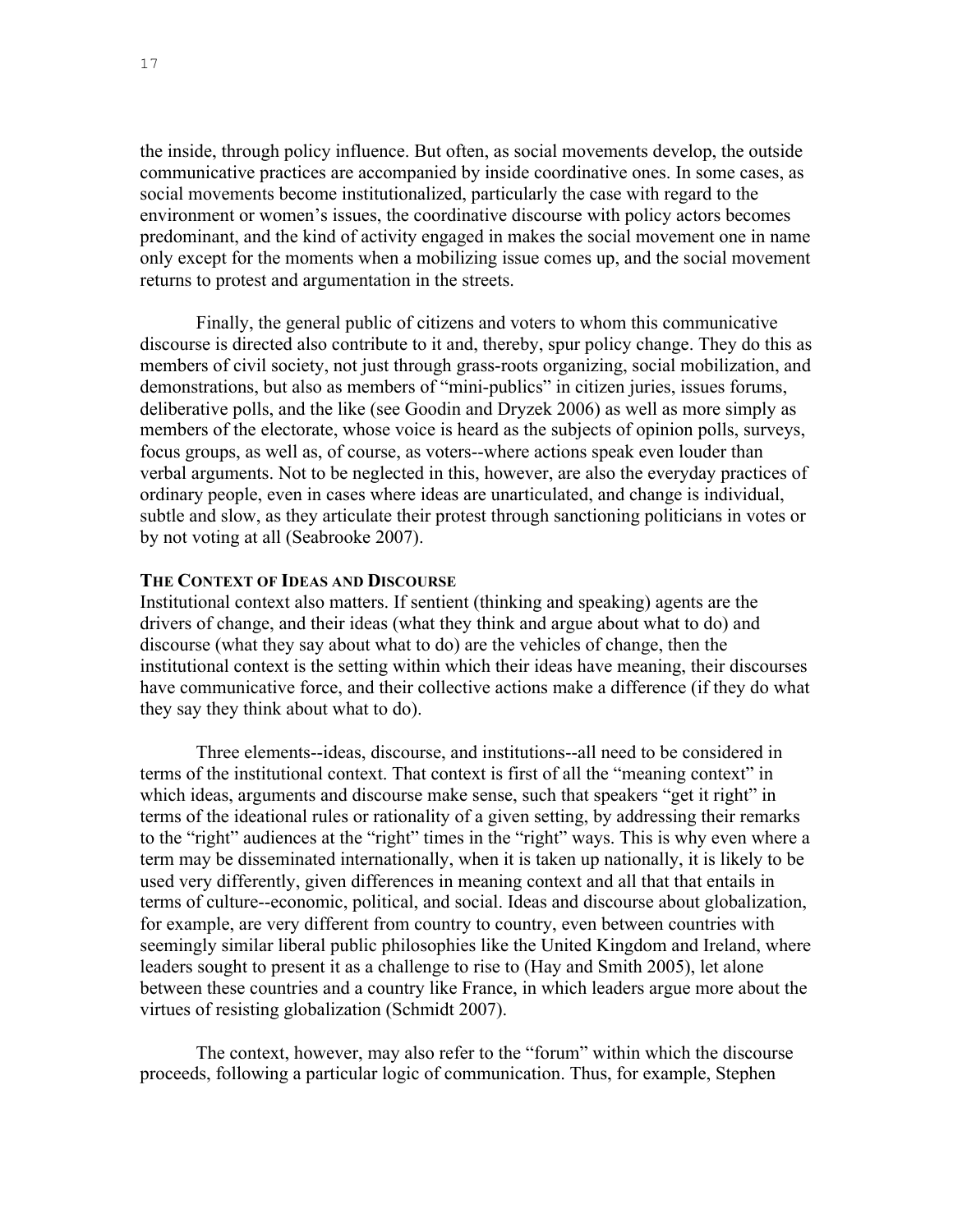Toulmin (1958) shows that in any given "forum of argumentation" or discourse, the procedural rules create a common set of understandings even when speakers lack trust or consensus, as in the adversarial arguments that take place in a courtroom. Moreover, in international negotiations where the rules are not preestablished and the "forum" is an ad hoc creation dependent upon the players and the circumstances, prenegotiations are the context within which the rules of discursive interaction are set, even though the actual process involves other kinds of discursive interactions outside the negotiating context, such as with domestic constituencies and other international actors (Stein 1989). Here we could also mention differences as understood by the *référentiel* school, between the forums in which deliberative argumentation is more open by contrast with the arenas in which bargaining is the focus (Jobert 1989). Finally, formal institutions--as elaborated in historical institutionalist explanation--also constitute the institutional context, and give shape to discursive interactions. Formal arrangements affect *where* discourse matters, by establishing who talks to whom about what, where and when. For example, although all countries have both coordinative and communicative discourses, one or the other tends to be more important due to the configuration of their political institutions. Political institutional setting helps explain why simple polities like France and the United Kingdom, where authority tends to be concentrated in the executive and reform agendas are generally decided by a restricted elite, tend to have more elaborate communicative discourses to the public--so as to legitimate those reforms--than in compound polities like Germany and Italy, where authority tends to be more dispersed. These countries tend to have more elaborate coordinative discourses among policy actors--so as to reach agreement among the much wider range of actors involved in arguing about and negotiating reform (Schmidt 2000, 2002a, 2006).

The formal institutional context, however, is not neutral with regard to its effect on politics. But one cannot therefore simply map power onto position, as is often done in rationalist and historical institutionalist analyses that assume we know an agent's interests and power to serve those interests if we know their position (Schmidt 2010a). In discursive institutionalism, by contrast, there is always the recognition that ideas and discourse can also provide power, as actors gain power from their ideas at the same time they give power to their ideas (see also Wodak 2009:35-36). This results, for example, when agents are able to "set the agenda" as "policy entrepreneurs" who build coalitions for reform or as "political entrepreneurs" who gain public support for reform (Kingdon 1984; Baumgartner and Jones 1993). Moreover, actors can gain power from their ideas even where they may lack the power of position--as in the case of discourse coalitions that manage to have their own social construct adopted, as in the case of acid rain (Hajer 1993) or of social movements in which their arguments become predominant, as in the case whales (Epstein 2008).

But actors also gain (or lose) power to the extent that their ideas, arguments and discourse have meaning for their audience. Because power itself derives not only from position, meaning actors' ability to wield power, but also purpose, actors' ideas and discourse about how they can and should wield that power may reinforce or undermine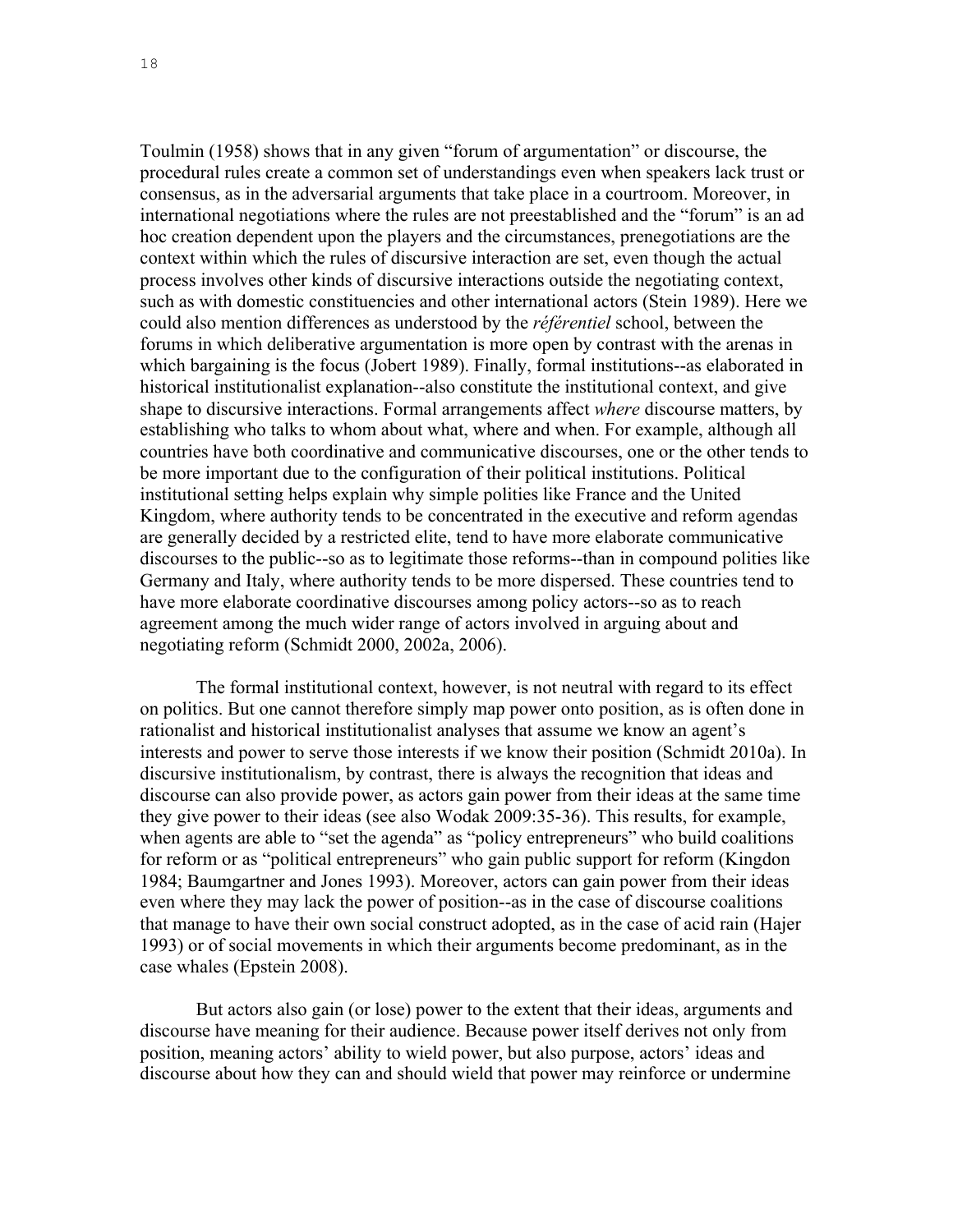the power they derive from their position, depending upon the responses of their audience to their stated purposes. This is the essence of political leadership.

Ideational power can also come from a position *qua* position, however, since ideas and values infuse the exercise of power and perceptions of position (Lukes 2005). Theories about the structures and practices of elite ideational domination abound among continental philosophers and macro-sociologists (e.g., Bourdieu 1994; Foucault 2000; Gramsci 1971). But as we have already seen, the importance of discourse means that regardless of the power of the background ideational context, in which people may very well be socialized into a certain manner of thinking and arguing through elite-dominated ideas, foreground discursive abilities enable those self-same people to reason about and critique those ideational structures. But this is not to suggest that therefore simply recognizing, arguing about, and thereby seeking to delegitimize the power of elites' ideas necessarily changes the structures of power and the power of position. Structural power is also the power not to listen.

#### **CONCLUSION**

In discursive institutionalism, then, we focus attention not only on the content of the ideas and discourse, which comes in a wide variety of forms and types at different levels and different degrees of change but also on the interactive processes of discursive argumentation. The "sentient" agents in such processes engage in coordinative policy discourses and communicative political discourses that may go in many directions, whether from top to bottom, bottom to top, or may even stay at the bottom. The institutional context in which they interact is also important. It is constituted not only by the meaning-based logics of communication in any given setting that agents navigate through their background ideational abilities and maintain or change through their foreground discursive abilities. That context is also defined by their (in)formal institutions, since power and position also matter in terms of ideas and discourse as well as structural constraints.

But once we have constituted the field that discursive institutionalists occupy, what is next? Learning from one another as well as debating and argumentatively contesting one another's conceptions of ideas and discourse. First in line could be my own ontological and epistemological arguments, such as the argument that relativism need not be a problem so long as we recognize that certainty is split between things we can't really doubt involving matters of experience, and those we can always doubt, although we often don't, involving our pictures of the world. Beyond this, however, it would also be useful to engage with other social scientific approaches--in particular the other neoinstitutionalisms--in order to see to what extent their results can provide useful background information for the discursive institutionalist enterprise, and what needs to be contested. In this vein, it is interesting to consider the ways in which recent developments in rational choice institutionalism on collective choice, in particular in experimental political psychology regarding 'framing effects,' tie in nicely with discursive institutionalist analysis, showing the importance, for example, of communication and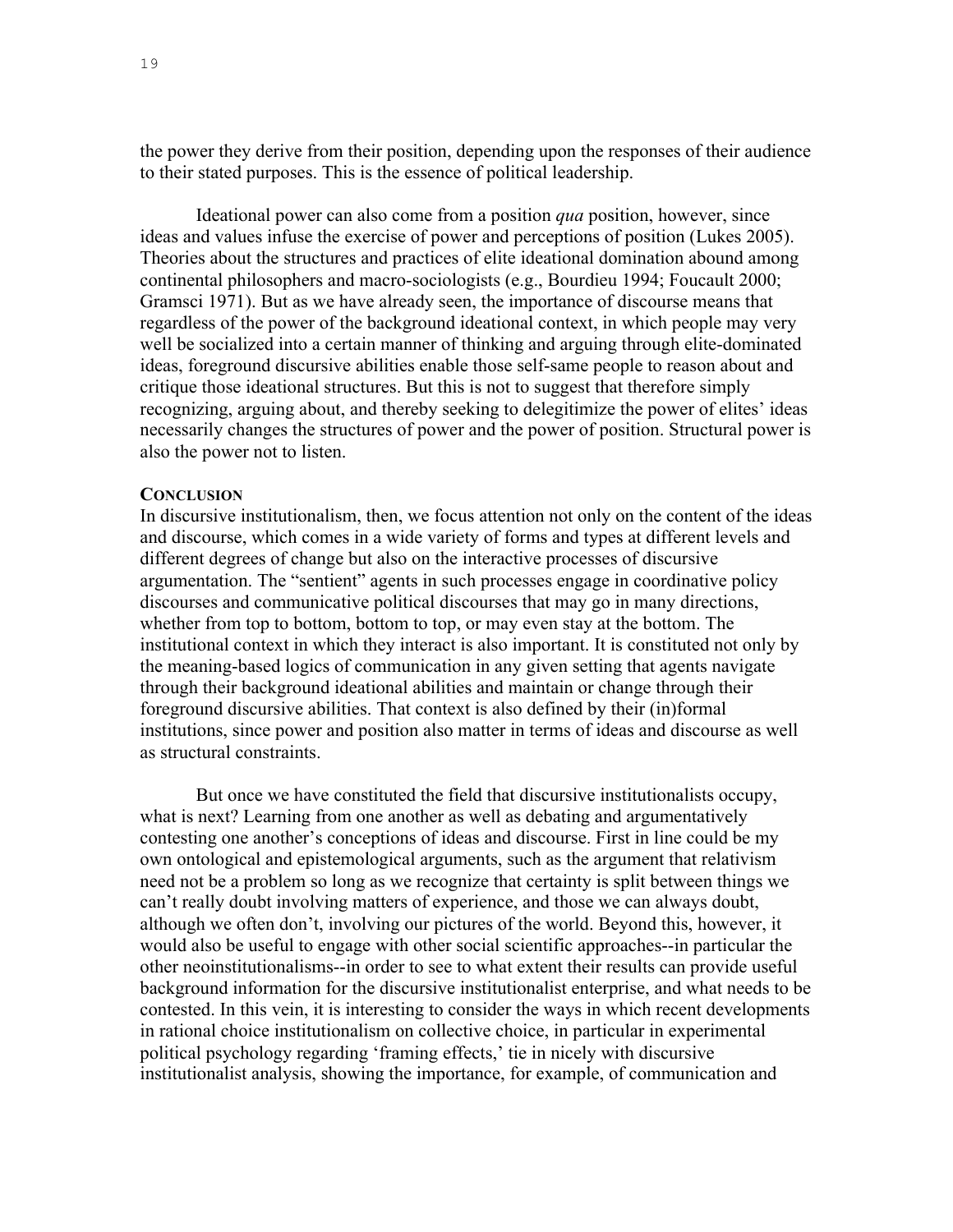deliberation for ensuring more 'rationality' in collective choice at the same time that it also demonstrates the limits of deliberative effectiveness (see Schmidt 2010a, pp. 18-19). Most importantly, I developed discursive institutionalism not to make it stand alone, but rather to demonstrate that it, too, is a key component in the social sciences' methodological toolbox.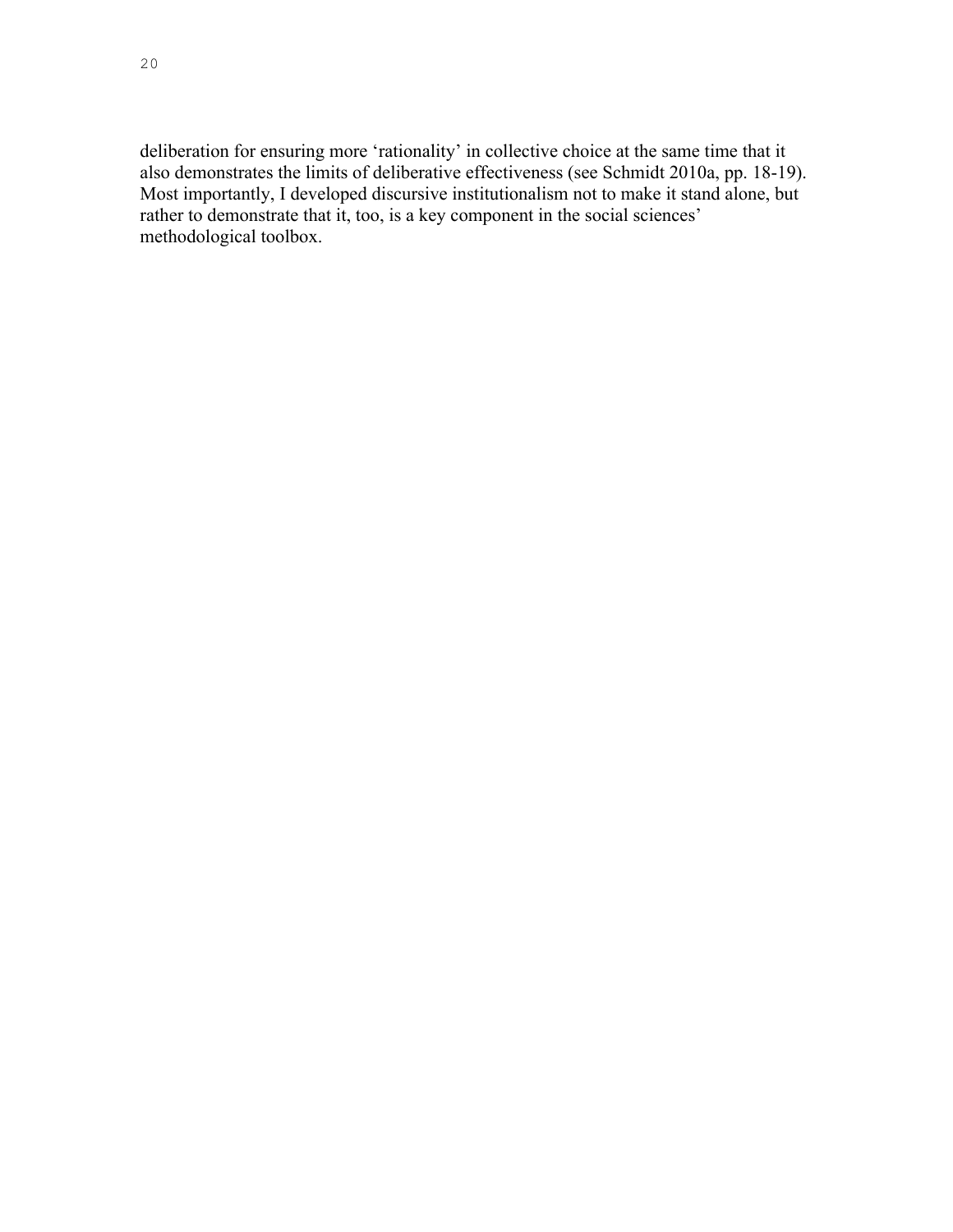### **REFERENCES**

- Aminzade, Ronald R., Jack A. Goldstone, Doug McAdam, Elizabeth J. Perry, William H. Sewell Jr., Sidney Tarry, and Charles Tilly. 2001. *Silence and Voice in the Study of Contentious Politics.* New York: Cambridge University Press.
- Bhashkar, Roy. (1979) 1998. *The Possibility of Naturalism.* 3rd ed. London: Routledge.
- Baumgartner, Frank R., and Bryan D. Jones. 1993. *Agendas and Instability in American Politics.* Chicago: University of Chicago Press.
- Berman, S. 1998. The Social Democratic Movement: Ideas and Politics in the Making of Interwar Europe Cambridge: Harvard Univ. Press
- Bevir, Mark, and R. A. W. Rhodes. 2003. *Interpreting British Governance.* London: Routledge.
- Blyth, Mark M. 1997. "`Any More Bright Ideas?' The Ideational Turn in Comparative Political Economy." *Comparative Politics* 29(2): 229-50.
- Blyth, Mark M. 2002. *Great Transformations: Economic Ideas and Institutional Change in the Twentieth Century*. New York: Cambridge University Press.
- Bourdieu, Pierre. 1990. *In Other Words: Essays towards a Reflexive Sociology.* Stanford, Calif.: Stanford University Press
- Bourdieu, Pierre. 1994. *Raisons Pratiques.* Paris: Le Seuil.
- Campbell and Pedersen (2010). "Knowledge Regimes and Comparative Political Economy." In *Ideas and Politics in Social Science Research* eds. Daniel Béland and Robert H. Cox. New York: Oxford University Press.
- Della Porta, Donatella. Ed. 2009. *Democracy in Social Movements*, Basingstoke: Palgrave Macmillan.
- Dryzek, John. 2000. *Deliberative Democracy and Beyond* Oxford: Oxford University Press.
- Dobbin, Frank, Beth Simmons, and Geoffrey Garrett. 2007. "The Global Diffusion of Public Policies: Social Construction, Coercion, Competition or Learning?" *Annual Review of Sociology* 33:449-72.
- Epstein, Charlotte. 2008. *The Power of Words in International Relations: Birth of an Anti-Whaling Discourse*. Cambridge, Mass.: MIT press.
- Finnemore, M. 1996. "Norms, Culture, and World Politics: Insights from Sociology's Institutionalism." *International Organization* 50(2): 325–47.
- Fischer, Frank. 1993. "Policy Discourse and the Politics of Washington Think Tanks." In *The Argumentative Turn in Policy Analysis and Planning*, edited by Frank Fischer and John Forester, Durham, N.C.: Duke University Press.
- Fischer, Frank, and Forester, John, eds. 1993. *The Argumentative Turn in Policy Analysis and Planning.* Durham, N.C.: Duke University Press.
- Forester, John. 1993. "Learning from Practice Stories: The Priority of Practical Judgment." In *The Argumentative Turn in Policy Analysis and Planning*, edited by Frank Fischer and John Forester. Durham, N.C.: Duke University Press.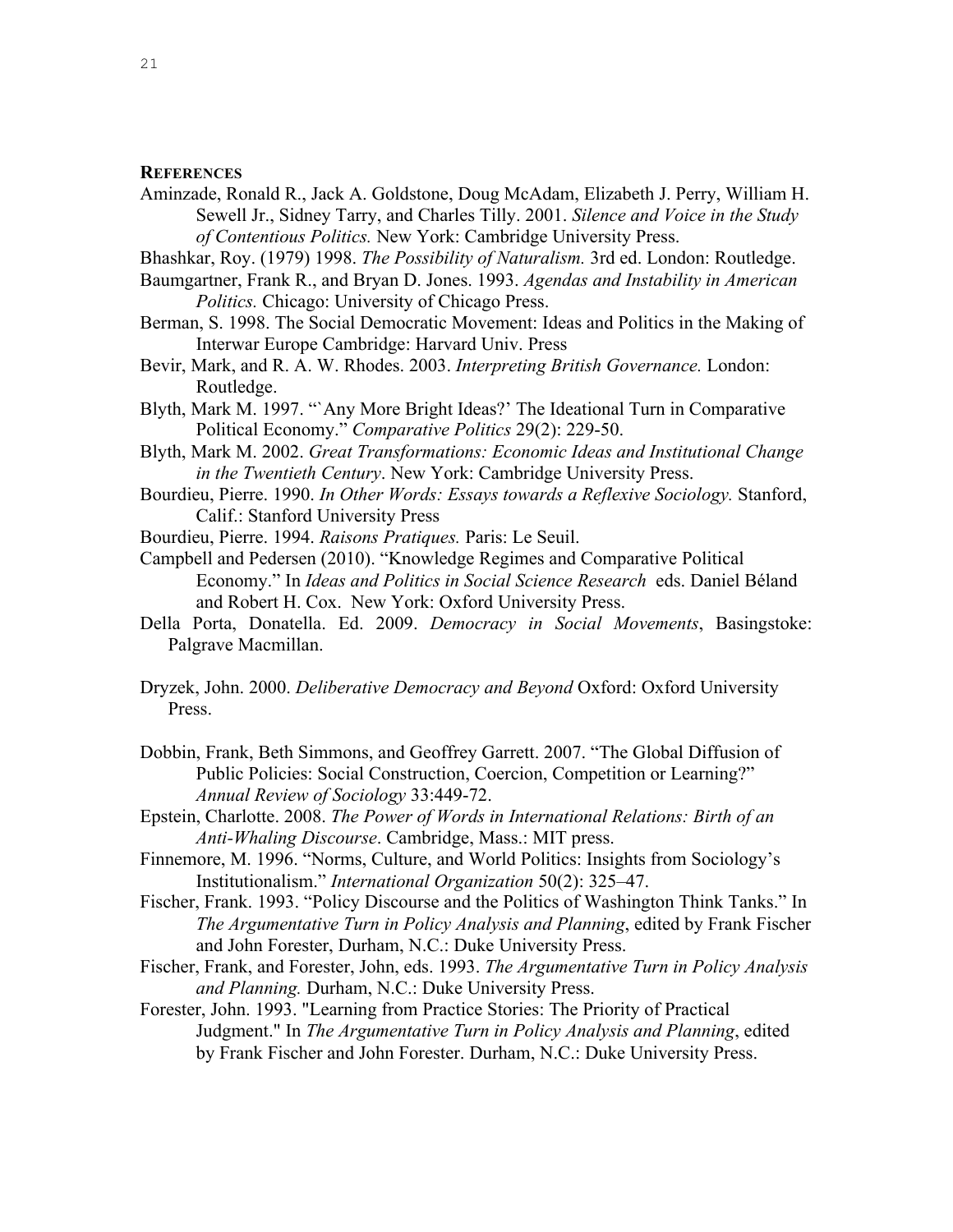- Foucault, Michel. 2000. *Power.* Vol. 3 of *Essential Works of Foucault, 1954-1984*. Edited by J. D. Faubion. New York: New Press.
- Giddens, A. 1984. *The Constitution of Society: Outline of a Theory of Structuration.* Cambridge: Polity Press.
- Gofas, A., and C. Hay. 2010. "The Ideas Debate in Political Analysis: Towards a Cartography and Critical Assessment." In *The Role of Ideas in Political Analysis: A Portrait of Contemporary Debates*, edited by A. Gofas and C. Hay. London: Routledge.Goodin Robert, and Dryzek, John. 2006. "Deliberative impacts: the macro-political uptake of mini-publics," *Politics and Society.* 34(2):219–44.
- Goodin, Robert, and Tilly Charles, eds. 2006. *Oxford Handbook of Contextual Political Analysis*. Oxford: Oxford University Press.
- Gramsci A. 1971. *Selections from the Prison Notebooks*. New York: International Publishing.
- Haas, P. M. 1992. "Introduction: Epistemic Communities and International Policy Coordination." *Int Org* 46: 1–35.
- Habermas, Jürgen. 1989. *The Structural Transformation of the Public Spherei.* Translated by T. Burger and F. Lawrence. Cambridge, Mass.: MIT Press.
- Hajer, Maarten. 1993. "Discourse Coalitions in Practice: The Case of Acid Rain in Great Britain."In *The Argumentative Turn in Policy Analysis and Planning*, edited by Frank Fischer and John Forester. Durham, N.C.: Duke University Press.
- Hall, Peter. 1993. "Policy Paradigms, Social Learning and the State: The Case of Economic Policy-Making in Britain." *Comparative Politics* 25:275–96.
- Harmon-Jones, E., and J. Mills. 1999. *Cognitive Dissonance: Progress on a Pivotal theory in Social Psychology.* Washington, D.C.: American Psychological Association.
- Hay, C. 2006. "Constructivist Institutionalism." In *The Oxford Handbook of Political Institutions*, edited by R. A. W. Rhodes, S. Binder, and B. Rockman. Oxford: Oxford University Press.
- Hay, Colin, and Nicola J. Smith. 2005. "Horses for Courses? The Political Discourse of Globalisation and European Integration in the UK and Ireland." *West European Politics* 28(1): 125-59.
- Howarth, D., A. J. Norval, and Y. Stavrakakis, eds. 2000. *Discourse Theory and Political Analysis*. Manchester: Manchester University Press.
- Hudson, David, and Mary Martin. 2010. "Narratives of Neoliberalism: The Role of Everyday Media Practices and the Reproduction of Dominant Ideas." In *The Role of Ideas in Political Analysis*, edited by Andreas Gofas and Colin Hay. London: Routledge.
- Hunt, Lynn. 1984. *Politics, Culture, and Class in the French Revolution.* Berkeley: University of California Press.
- Ingham, Geoffrey. 2008. *The Nature of Money.* Cambridge**:** Polity Press.
- Jobert Bruno. 1989. "The Normative Frameworks of Public Policy." *Political Studies*  37:376-86.
- Jobert, Bruno. 2003. "Europe and the Recomposition of National Forums." *Journal of European Public Policy* 10(3): 463-77.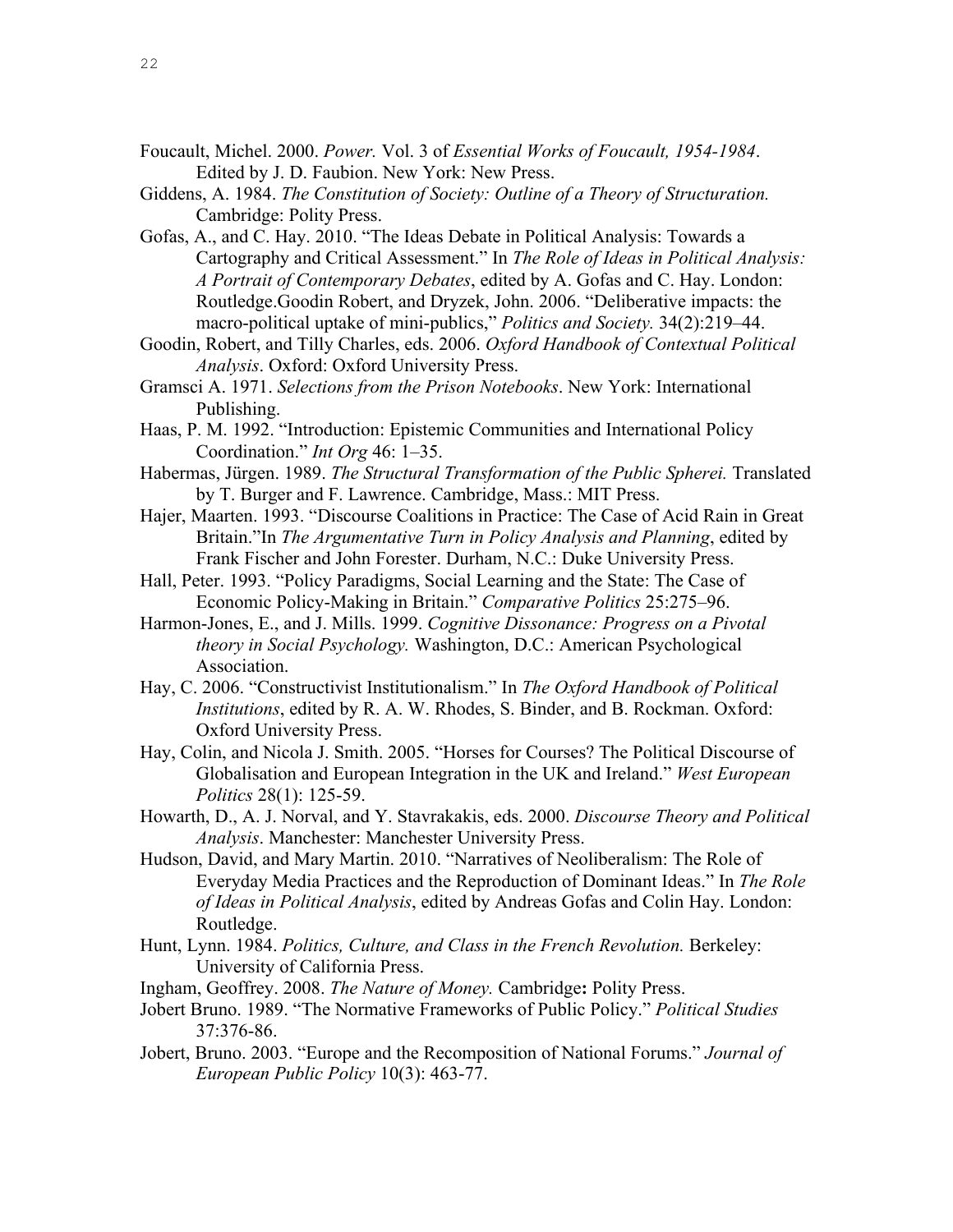Kingdon, John. 1984. *Agendas, Alternatives and Public Policies.* New York: Longman.

- Kuhn, Thomas. 1970. *The Structure of Scientific Revolutions.* 2nd ed. Chicago: University of Chicago Press.
- Laclau, Ernesto, and Chantal Mouffe. 1985. *Hegemony and Socialist Strategy: Towards a Radical Democratic Politics.* Oxford, U.K.: Blackwell.

Lehmbruch, G. 2001. "Institutional Embedding of Market Economies: The German Model and Its Impact on Japan." In *The Origins of Nonliberal Capitalism*, edited by W. Streeck and K. Yamamura. Ithaca, N.Y.: Cornell University Press.

- Lukes, Stephen. 2005. *Power: A Radical View Second Edition.* Basingstoke, U.K.: Palgrave Macmillan.
- MacKenzie, Donald. 2006. *An Engine Not a Camera: How Financial Models Shape Markets.* Cambridge, Mass.: MIT Press.
- Mansbridge, J. 2009. "Deliberative and Non-Deliberative Negotiations." Harvard Kennedy School Working Papers, *HKS Working Paper No. RWP09-010*, http://papers.ssrn.com/sol3/papers.cfm?abstract\_id=1380433#%23.
- March, James G., and Johan P. Olsen. 1989. *Rediscovering Institutions*. New York: Free Press.
- Muller, P. 1995. "Les politiques publiques comme construction d'un rapport au monde." In *La Construction du Sens dans les Politiques Publiques*, edited by Alain Faure, Gielles Pollet, and Philippe Warin, pp. 153–79.. Paris: L'Harmattan.
- Mutz, Diana C., Paul M. Sniderman, and Richard A. Brody. 1996. *Political Persuasion and Attitude Change*. Ann Arbor: University of Michigan Press.
- Nora, Pierre. 1989. "Between Memory and History" *Representations* 26: 11-12.
- Parsons, Craig. 2003. *A Certain Idea of Europe*. Ithaca: Cornell
- Pedersen, Ove. (forthcoming) "Discourse Analysis." *Encyclopaedia of Political Science*, edited by Bertrand Badie, Dirk Berg-Schlosser, and Leonardo Morlino. Thousand Oaks, CA: Sage.
- Rein, Martin, and D. A. Schon. 1994. *Frame Reflection Toward the Resolution of Intractable Policy Controversies.* New York: Basic Books.
- Rich, A. 2004. *Think Tanks, Public Policy, and the Politics of Expertise.* New York: Cambridge University Press.
- Risse, Thomas, Ropp, Stephen, and Sikkink, Kathryn. 1999. *The Power of Human Rights: International Norms and Domestic Change* Cambridge: Cambridge University Press.
- Risse-Kappen, Thomas. 1994. "Ideas Do Not Float Freely: Transnational Coalitions, Domestic Structures, and the End of the Cold War." *International Organization* 48(2): 185-214.
- Roe, E. 1994. *Narrative Policy Analysis: Theory and Practice.* Durham, N.C.: Duke University Press.
- Rothstein, Bo. 2005. *Social Traps and the Problem of Trust*. Cambridge: Cambridge University Press.
- Sabatier, Paul. 1993. "Policy Change over a Decade or More." In *Policy Change and Learning: An Advocacy Coalition Approach*, edited by H. C. Jenkins-Smith. Boulder, Colo.: Westview Press.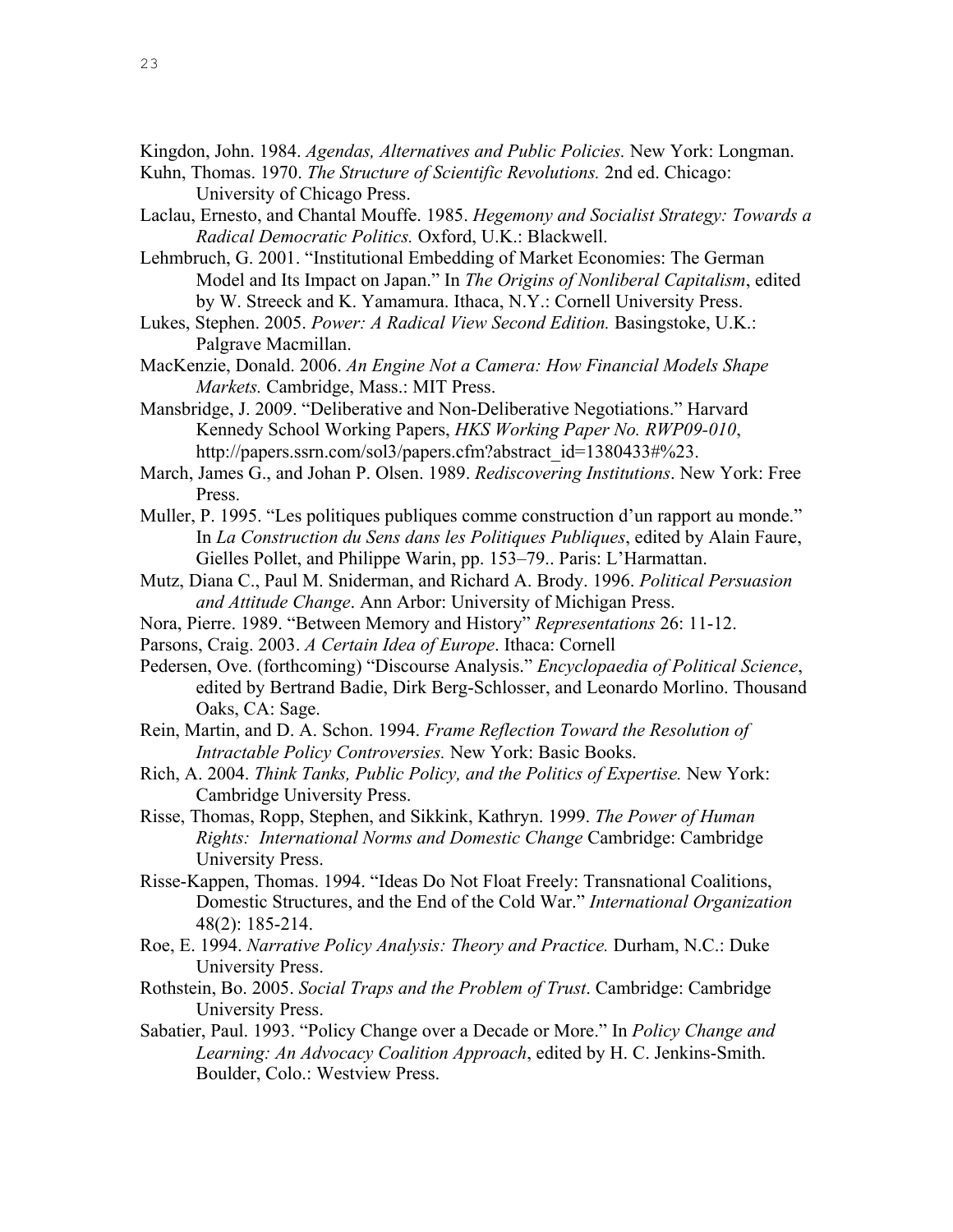- Schimmelfennig, F. 2001. "The Community Trap: Liberal Norms, Rhetorical Action, and the Eastern Enlargement of the European Union." *International Organization* 55 (1) winter: 47-80.
- Schmidt, Vivien. l986. "Four Approaches to Scientific Rationality." *Methodology and Science* 19(3): 207-32.
- Schmidt, Vivien. 1988. "Four Models of Explanation." *Methodology and Science* 21(3): 174-201.
- Schmidt, Vivien A. 2000. "Values and Discourse in the Politics of Adjustment." In *Welfare and Work in the Open Economy*, vol. 1, edited by Fritz W. Scharpf and Vivien A. Schmidt, pp. 229-309. Oxford: Oxford University Press.
- Schmidt, Vivien A. 2002a. *The Futures of European Capitalism.* Oxford: Oxford University Press.
- Schmidt, Vivien A. 2002b. "Does Discourse Matter in the Politics of Welfare State Adjustment?" *Comp. Pol. Stud.* 35(2): 168-93.
- Schmidt, Vivien A. 2006. *Democracy in Europe: The EU and National Polities.* Oxford: Oxford University Press.
- Schmidt, Vivien A. 2007. "Trapped by Their Ideas: French Elites' Discourses of European Integration and Globalization." *Journal of European Public Policy* 14(4): 992-1009.
- Schmidt, Vivien A. 2008. "Discursive Institutionalism: The Explanatory Power of Ideas *and* Discourse." *Annual Review of Political Science* 11:303-26.
- Schmidt, Vivien A. 2010a. "Taking Ideas *and* Discourse Seriously: Explaining Change through Discursive Institutionalism as the Fourth New Institutionalism." *European Political Science Review* 2(1): 1-25.
- Schmidt, Vivien A. 2010b. "On Putting Ideas into Perspective: Schmidt on Kessler, Martin and Hudson, and Smith." In *The Role of Ideas in Political Analysis: A Portrait of Contemporary Debates*, edited by Andreas Gofas and Colin Hay. London: Routledge.
- Schmidt, Vivien A. 2011. "Speaking of Change: Why Discourse Is Key to the Dynamics of Policy Transformation." *Critical Policy Studies* (forthcoming).
- Seabrooke, Leonard. 2007. "The Everyday Social Sources of Economic Crises." *International Studies Quarterly* 51:795-810.
- Searle, John 1995. *The Construction of Social Reality*. New York: Free Press.
- Stein, Janice. 1989. *Getting to the Table.* Baltimore, Md.: Johns Hopkins University Press.
- Stone, Deborah. 1988. *Policy Paradox and Political Reason.* Glenview, Ill.: Scot Foresman.
- Taleb, Nassim Nicholas. 2007. *The Black Swan: The Impact of the Highly Improbable*. New York: Random House.
- Torfing, J. 1999. *New Theories of Discourse: Laclau, Mouffe and Zizek.* London: Blackwell.
- Toulmin, Stephen. 1958. *The Uses of Argument.* Cambridge: Cambridge University Press.
- Weir, Margaret. 1992. *Politics and Jobs*. Princeton, N.J.: Princeton University Press.